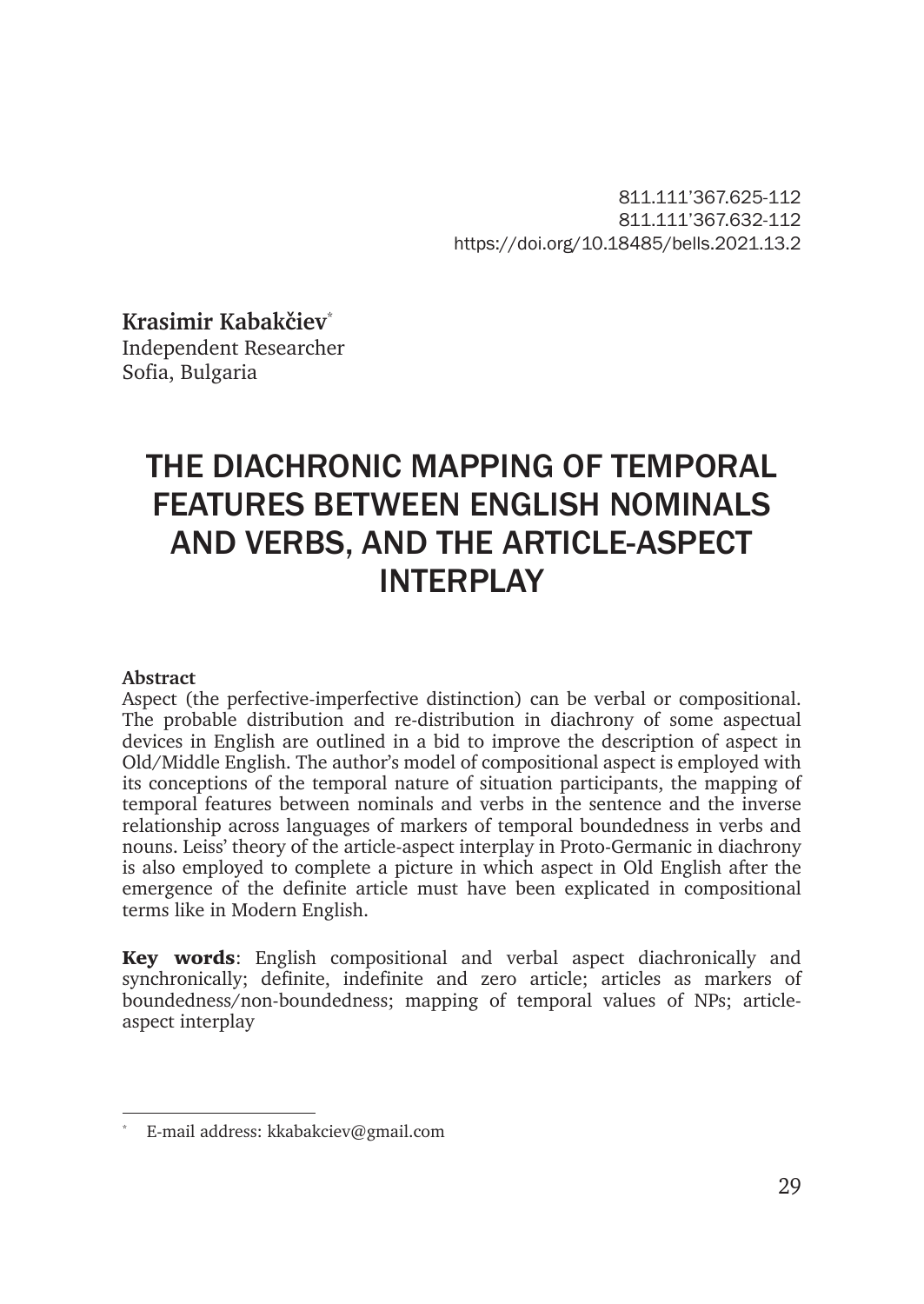## 1. Introduction

Published in BELLS (2013) is an article in which the author points to my work as a "cornerstone of what is known today as compositional aspect" (Bulatović 2013: 65) – invoking a reaction with a discussion of what compositional aspect (CA) is. Obviously, such a discussion must begin with what aspect is. In my understanding, it is a universal phenomenon found in all languages in different disguises but it manifests itself in two structural versions, verbal aspect (VA) and CA, that are mirror images of each other (Kabakčiev 2000: 158–161). VA is prototypically represented by the perfective-imperfective contrast in verbs as lexical entries in many extinct and modern languages: Proto-Indo-European, Early Old English, Gothic, Latin, Old Church Slavic, today's Slavic languages, Greek, etc. The perfective-imperfective contrast is also found in Modern English (ModEng) and closely related languages – systematically, but it is not expressed (marked/denoted/encoded) by verbs as lexical entries. It is mainly explicated/signaled at the sentence/clause level in terms of two semantico-syntactic schemata, a perfective and an imperfective one, discovered by Verkuyl (1972) and known as CA. When found in verbs as lexical entries (as in the Slavic languages) or in the syntactic realization of verbs (as in the English progressive), it is an instantiation of VA. Thus CA and VA are two different types of aspect in terms of language structure but not in terms of semantics.

Although CA is already five decades old and described in hundreds of publications (correctly or not quite), many linguists still have no idea what CA is (also because it is absent in grammars, see below). Let me, therefore, briefly demonstrate how CA works. In (1a-b), perfectivity is signaled: a completed event, temporally bounded. It arises through the so-called quantified/bounded situation participants – bounded through articles, determiners, quantifiers, pronouns, proper names, etc., and mapping their boundedness onto the verb referent. If a participant becomes non-bounded losing its bounding element, the so-called (by Verkuyl) aspectual leak occurs; the sentence becomes imperfective, cf. (1c-d). The leak can be in the verb, too: (1e) is perfective because the verb is telic; (1f) is imperfective because the verb is atelic (Verkuyl 1972; 1993; Kabakčiev 2000; 2019; Bulatović 2019; 2020).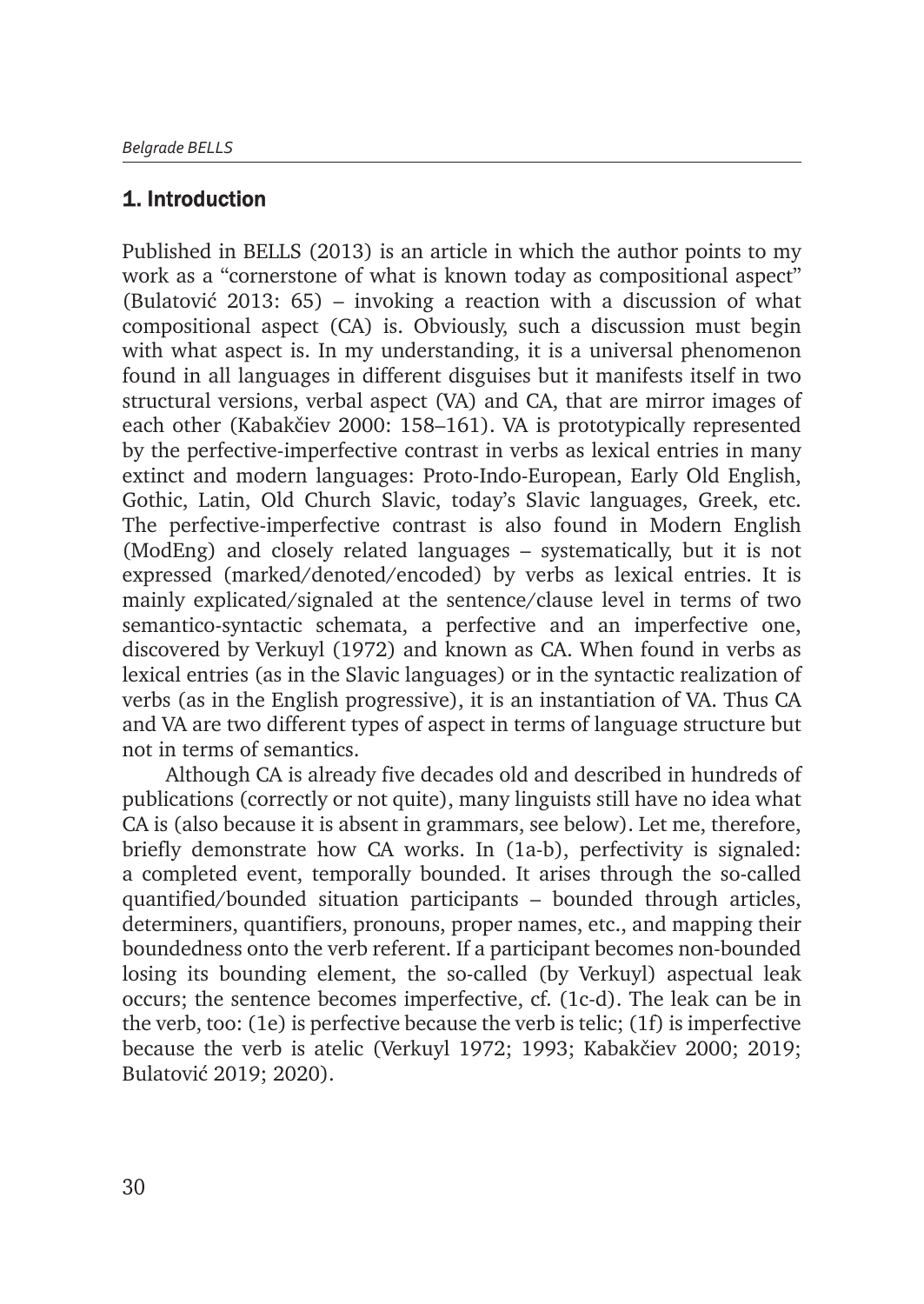- (1) a. Den Uyl gave the Labour party badge to a congress-goer
	- b. Two patients here died of jaundice
	- c. Den Uyl gave the Labour party badge to congress-goers
	- d. Patients here died of jaundice
	- e. X played the sonata
	- f. X hated the sonata

CA is extremely intricate and its explanation requires complex argumentation. A major element in my model of CA (Kabakčiev 1984; 2000; 2019) is that participants in situations are *temporal entities in the minds of speaker and hearer*. 1 In (1a-b), temporal boundedness, marked on the situation participants by articles, quantifiers, proper names, etc., is mapped onto the verb referent, triggering perfectivity in it, with some help from the verb itself, its telicity. In (1c-d), the zero article and the plurality marker trigger non-bounded iterativity in the participants and this non-bounded iterativity is mapped onto the verb referent, triggering imperfectivity in it. Thus CA is explained through the impact of articles (definite and indefinite as exponents of boundedness, zero article as an exponent of non-boundedness), unlike in some publications where the existence of aspectual functions of articles is rejected – with little argumentation or none at all (Młynarczyk 2004; Czardybon and Fleischhauer 2014; Fleischhauer and Czardybon 2016; cf. my response – Kabakčiev 2018), or the authors simply fail to see it (Berezowski 2011; Sommerer 2018; Gelderen 2018). In the other camp, that of linguists who duly recognize the decisive impact of articles for aspect (Verkuyl 1972; Leiss 2000; Abraham and Leiss 2012), Bulatović has just published two papers, in the first of which she convincingly argues that CA, with the crucial role of articles, is such an important phenomenon that it must be taught to all learners of English around the world, not only to Slavs (Bulatović 2019). In the second, she strongly criticizes English grammars for their inadequate treatment of aspect as a result of either a profound misconceptualization of CA or lack of knowledge of it and calls for a radical change in their treatment of aspect, tense, nominal determination and aspect-related adverbials (Bulatović 2020).

My aim here is to demonstrate how aspect was – probably – explicated in compositional terms in the history of English, and to outline the distribution or re-distribution of some aspectual devices. This ought to

<sup>&</sup>lt;sup>1</sup> Participants in situations (a term introduced in Kabakčiev 1984) are also called verb arguments.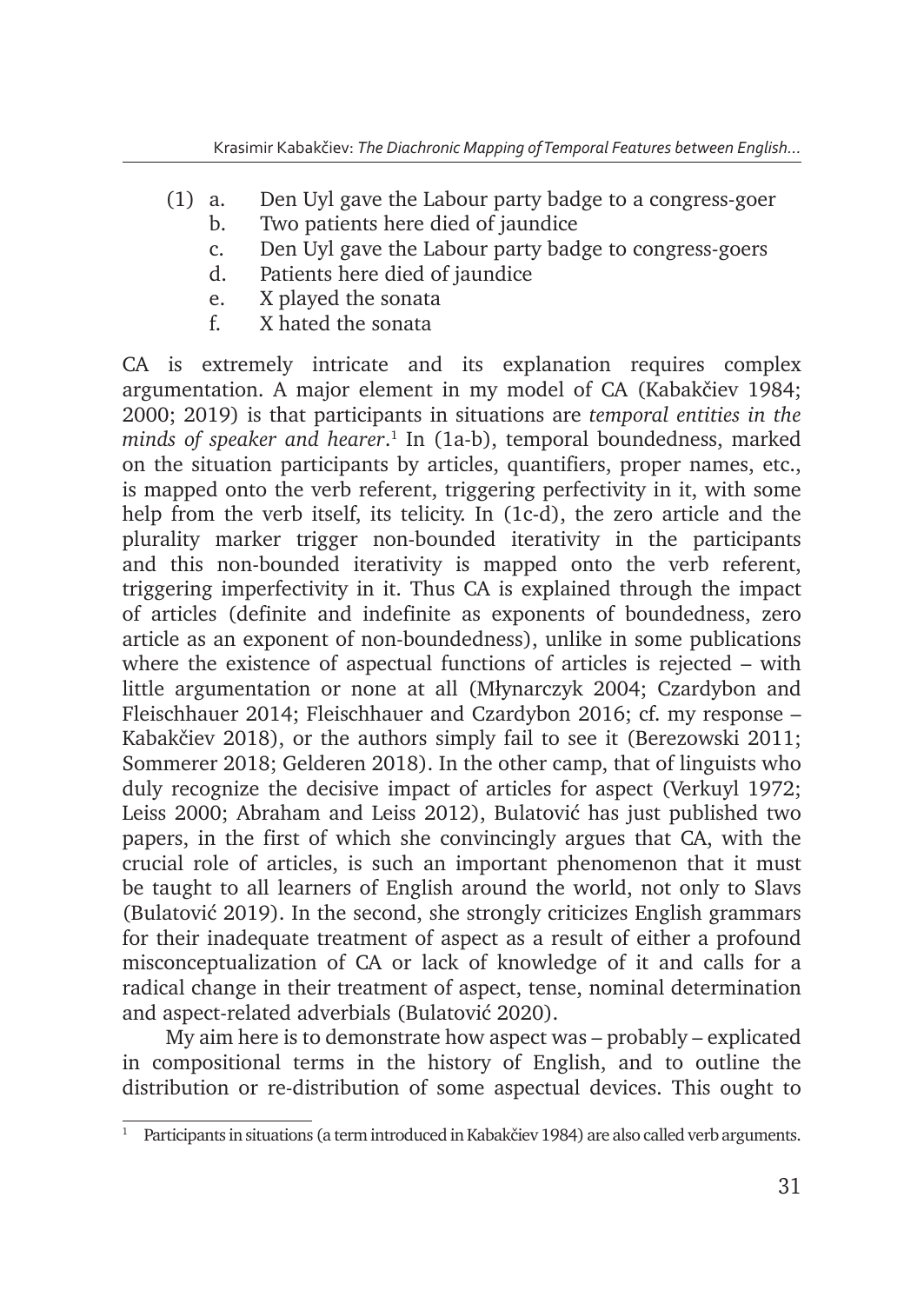help the understanding of the English aspectual system in diachrony, with its radical restructuring from a prototypical VA system in OldEng to a fullblown CA system in ModEng. My model follows to a certain extent Verkuyl's (1972; 1993), and is based on: (i) the inverse dependence across languages of markers of temporal boundedness in verbs and nouns;<sup>2</sup> (ii) its underlying conception of the temporal nature of participants in situations and the mapping of temporal features between referents of nominals and verbs in the sentence/clause (Kabakčiev 1984; 2000; 2019);<sup>3</sup> and (iii) Leiss' (2000) theory of the aspect-article interplay in Proto-Germanic. The diachronic description mentioned above is necessary because, as already shown, the Old English (OldEng) aspectual system appears a puzzle because of the severe misunderstanding of aspect not only in Middle English (MidEng) and OldEng but also in ModEng. Aspect in OldEng/MidEng ought to be based on ModEng – but this is impossible with the failure of ModEng grammars to describe its aspect system (Bulatović 2013; 2020). They do not offer a word on the article-aspect interplay; they severely lag behind linguistic research, and their inadequacies went unnoticed for decades, with rare exceptions (Schüller 2005; Bulatović 2013). After 2000, a ray of hope shone, some ModEng grammars started to admit – slowly and shyly – that perfectivity in English exists (Huddleston and Pullum 2002: 118–125; Downing and Locke 2006: 370; Declerck et al. 2006; Langacker 2008: 147ff; Fenn 2010: 277–281), but with no hint of explanation where it suddenly sprang from.<sup>4</sup> In any case, the article-aspect interplay remains a *terra incognita* in English grammars,<sup>5</sup> a fact uncompromisingly revealed by Bulatović (2020).

<sup>2</sup> This dependence was formulated in Kabakčiev (1984) and developed in Kabakčiev (2000). Abraham and Leiss (2012: 326) point to these publications as "the first to note that languages develop either a category of aspect or an article system".

<sup>3</sup> "Participants in situations" is a term introduced in Kabakčiev (1984) to refer to verb arguments that take part in the aspectual composition. In Verkuyl's (1972: 98ff) terminology these shape "the upper bound of the aspects".

<sup>4</sup> Declerck et al. (2006) stands apart from other grammars with the inclusion in it of certain elements of Verkuyl's theory, without Verkuyl being credited (Declerck et al. 2006: 79). The author explains that "grammars are typically written without systematic references to the linguistic literature" (Declerck et al. 2006: 4).

<sup>&</sup>lt;sup>5</sup> But see Kabakčiev (2017), an English grammar which describes the interplay in detail, see Bulatović (2020).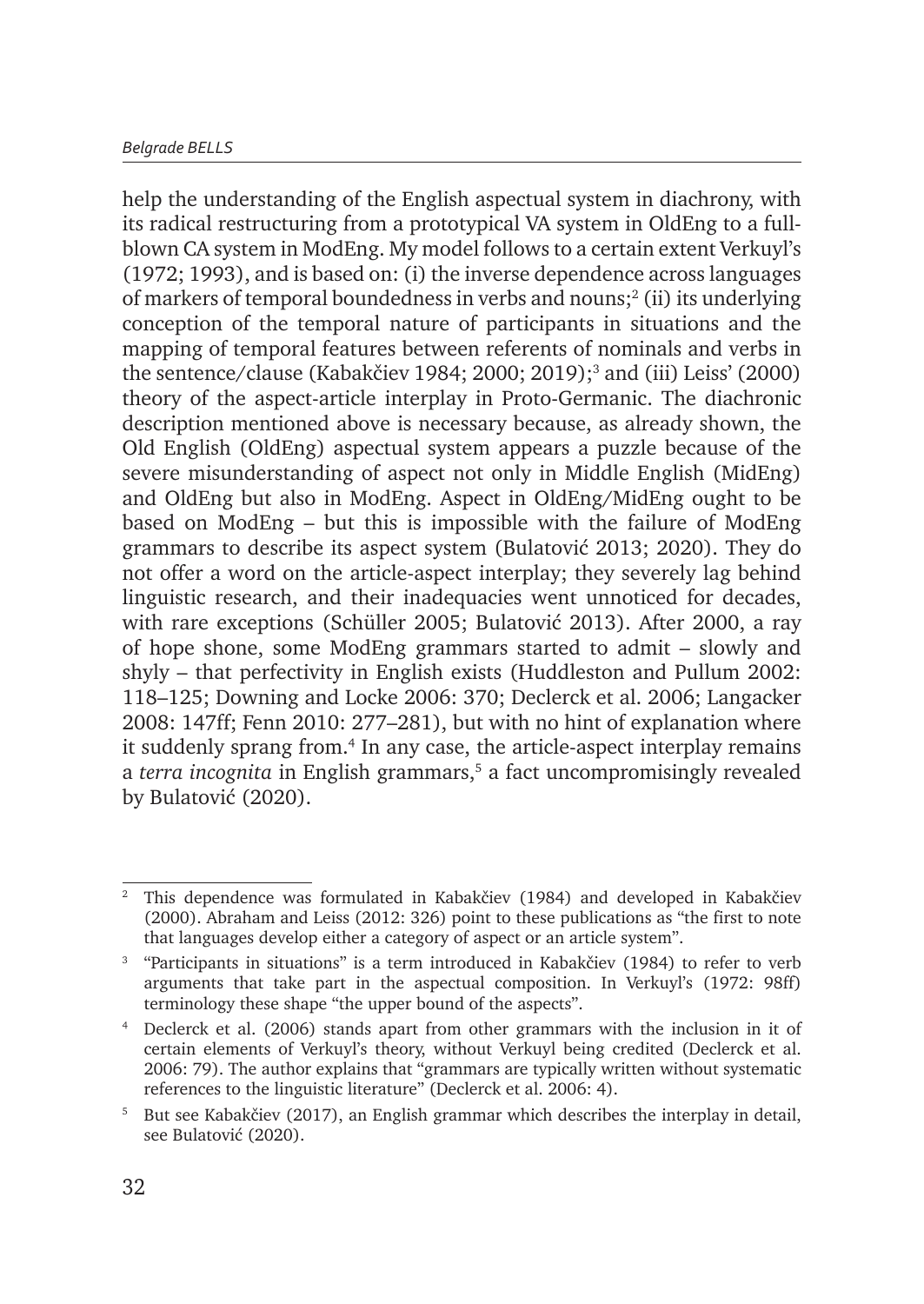## 2. Articles – what are they for?

Most languages have no articles (Heine and Kuteva 2006: 101-103) and standard descriptions of articles contain an explanation that the indefinite article is attached to a noun appearing for the first time in the discourse, whereby the nominal referent is identifiable for the speaker and not for the hearer. The definite article is attached to a noun already introduced or to one whose referent is somehow identifiable to speaker and hearer (Heine and Kuteva 2006; cf. Hewson 1972: 85–116, Hawkins 1978: 172– 221; Lyons 1999: 1–13; Huddleston and Pullum 2002: 368–372). Thus, if other markers of definiteness/indefiniteness – pronouns, demonstratives, quantifiers, proper nouns etc., are ignored, in a language with a regular pattern of a definite and an indefinite article such as English, the first appearance of a noun will in most cases be with an indefinite article, $6$  and all its following appearances will be with a definite article – or the nominal will be marked definite otherwise. But if in its first appearance a noun is indefinite and in each following appearances it is definite, an important question arises, one that is almost never asked: is the article, viewed as an integral unity of the definite and the indefinite article (i.e., not as a marker of definiteness and indefiniteness separately), necessary at all?

When languages have only one article, it is often definite rather than indefinite (Heine and Kuteva 2006). But logic actually points to the need for the opposite. If definiteness/indefiniteness must be outwardly expressed (for some reason yet unknown), and if we take it that language is better represented in texts rather than isolated sentences, what happens when a noun must be used 50 times in a text/discourse? It will be indefinite the first time, and then definite 49 times. Obviously, the principle of economy ought to interfere and "rule" that it is appropriate to have an indefinite article for indefiniteness and no article for definiteness. On the other hand, even the indefinite article appears superfluous: because the hearer will normally sense if a noun is emerging for the first time in a discourse. If it is, its referent is indefinite. And when this noun pops up a second, third, or  $n<sup>th</sup>$  time, it will be recognized as known and treated as definite. This is obviously what happens in languages without articles. Why, then, this burden of marking nouns as indefinite, when it is clear they are indefinite?

<sup>6</sup> Barring exceptions where the entity is shared knowledge between speaker and hearer (*the sun*, etc.) and taking into account that this is valid for singular count nouns – plural and mass nouns are not afforded an indefinite article.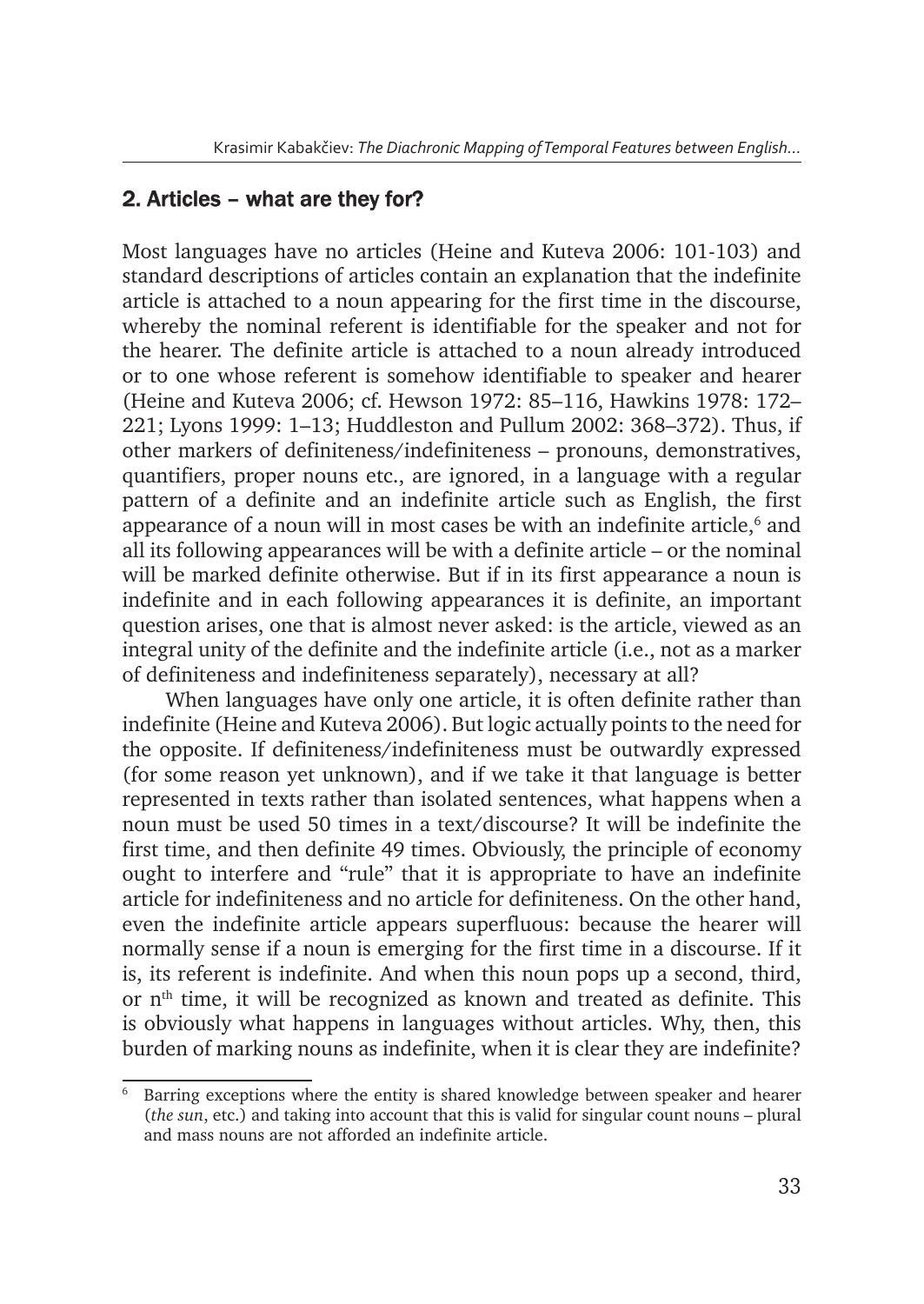Why marking nouns definite when they are obviously definite? Why should the definite article be the most frequent word in English (according to the Oxford English Corpus) if marking definiteness is even less necessary than marking indefiniteness? What is the raison d'être of the articles? The answer to this question was provided a long time ago: the article, i.e., the regular pattern of a definite and an indefinite article, *marks temporal boundedness on participants in situations, and this boundedness is then mapped onto the referent of the verb* (Kabakčiev 1984; 2000; 2019).7 This is the raison d'être of the article – as a unified entity of *a* and *the*.

### 3. The English definite article diachronically as an exponent of temporal boundedness

Example (2) below is a MidEng sentence from Cursor Mundi (1300 A.D.). It contains three situation participants, like (1a) above: *she* 'she', *þe childe* 'the child' and *þe welle* 'the well':

(2) She dud þe childe drynke of þe welle 'She made the child drink from the well'

Let us analyze the aspectual value of *dud* 'made' (not of *drynke*). It is perfective as a default, prototypically.<sup>8</sup> Being MidEng, not OldEng – where there would be no articles but either verbal prefixes or other specific perfectivization devices, (2) features articles and lacks verbal aspect, in the sense that *dud* is not perfective like many verbs in previous stages of the language, mainly prefixed (on perfective prefixed verbs see Senn 1949; Mustanoja 1960: 446; Gelderen 2007: 294; 2018: 21). According to Verkuyl's and my own CA model, perfectivity here arises through the definite articles in *þe childe* and *þe welle*, marking temporal boundedness on the referents of the nominals, and through the pronoun containing a covert definite article (*she* = "the woman previously mentioned"). The temporal boundedness of the participants is then simultaneously mapped onto the referent of the verb *dud* (see Kabakčiev 2000; 2019). The verb is telic, which precludes the possibility for an imperfective leak.

 $7$  This is part of a complex mechanism that cannot, for space restrictions, be presented here in depth.

<sup>8</sup> On default, prototypical CA readings, see Kabakčiev (2000: 59, 137; 2019).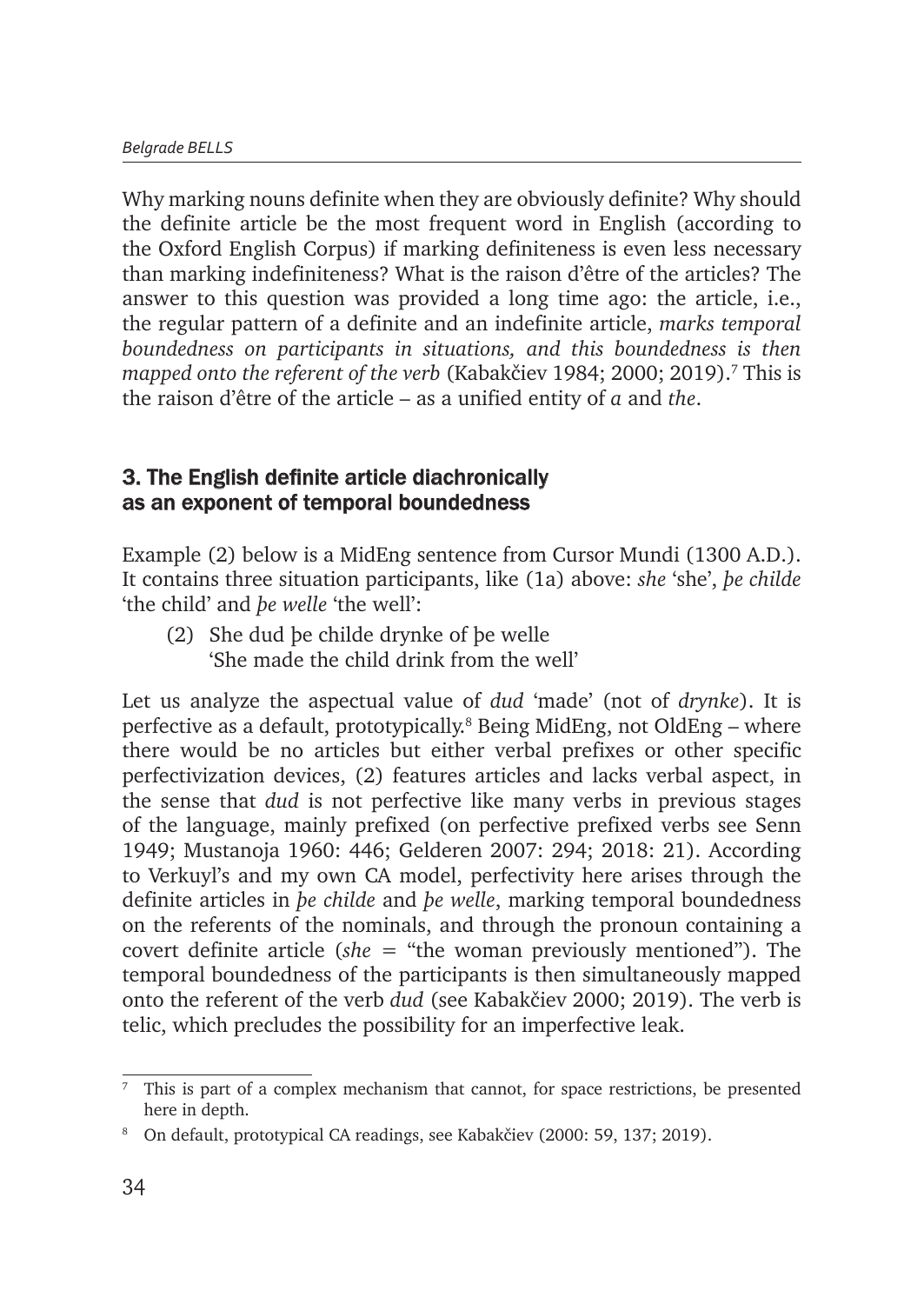Note that *of þe welle* is a situation participant. It may look like an adverbial rather than an indirect object, but whether it is one or the other is a moot question. In any case, contrary to Verkuyl's (1972: 98ff) reasoning about what he calls the upper bound of the aspects,<sup>9</sup> it takes part in the explication of aspect. Cf. ModEng (3a), which is a prototypically perfective sequence, no matter whether the article is *a* or *the*, whereas (3b) is prototypically imperfective, with a non-bounded iterative reading due to the imperfective leak in *from wells* (3b):

- (3) a. She made a/the child drink from a/the well
	- b. She made a/the child drink from wells

Now, if sentence (2) is to be "shifted back in time" to a language stage prior to the emergence of articles, it would have to have a hypothetical form such as (4). The absence of articles makes its translation into ModEng difficult:

(4)  $*$ She dud childe drynke of welle<sup>10</sup> 'She made child drink from well'

Note that while ModEng (3a) explicates a single perfective event, the hypothetical (4) without articles in two nominals does not. The aspectual value of *dud* here can be described as "not necessarily perfective". It could be perfective (single event) *or* imperfective (non-bounded iterativity) – because of the elusive referential status of *childe* and *welle* (see below).

In (3a) the covert definite article in the subject allows the substitution of *she* with *the woman* with no change of aspectual meaning – (5a). This allows the construction of sentence (5b) in ModEng, formed by stripping the grammatical (5a) of all the articles – in a hypothetical world in which the English language does not feature articles:

- (5) a. The woman made the child drink from the well
	- b. \*Woman made child drink from well

<sup>9</sup> See below on whether instrumental adverbials, a similar type of adverbials, take part in the explication of aspect (discussed in Verkuyl 1972).

 $10$  An anonymous reviewer points out that the hypothetical sentence (4) here is MidEng rather than OldEng and that in OldEng it would probably read *Heo dyde cild of welle drincan*. In any case, the hypothetical MidEng (4) and the hypothetical ModEng *She made child drink from well* illustrate a language without articles (or other markers of boundedness on nouns) and without perfective verbs *at the same time* – and such a language is conjectured here not to exist (see below).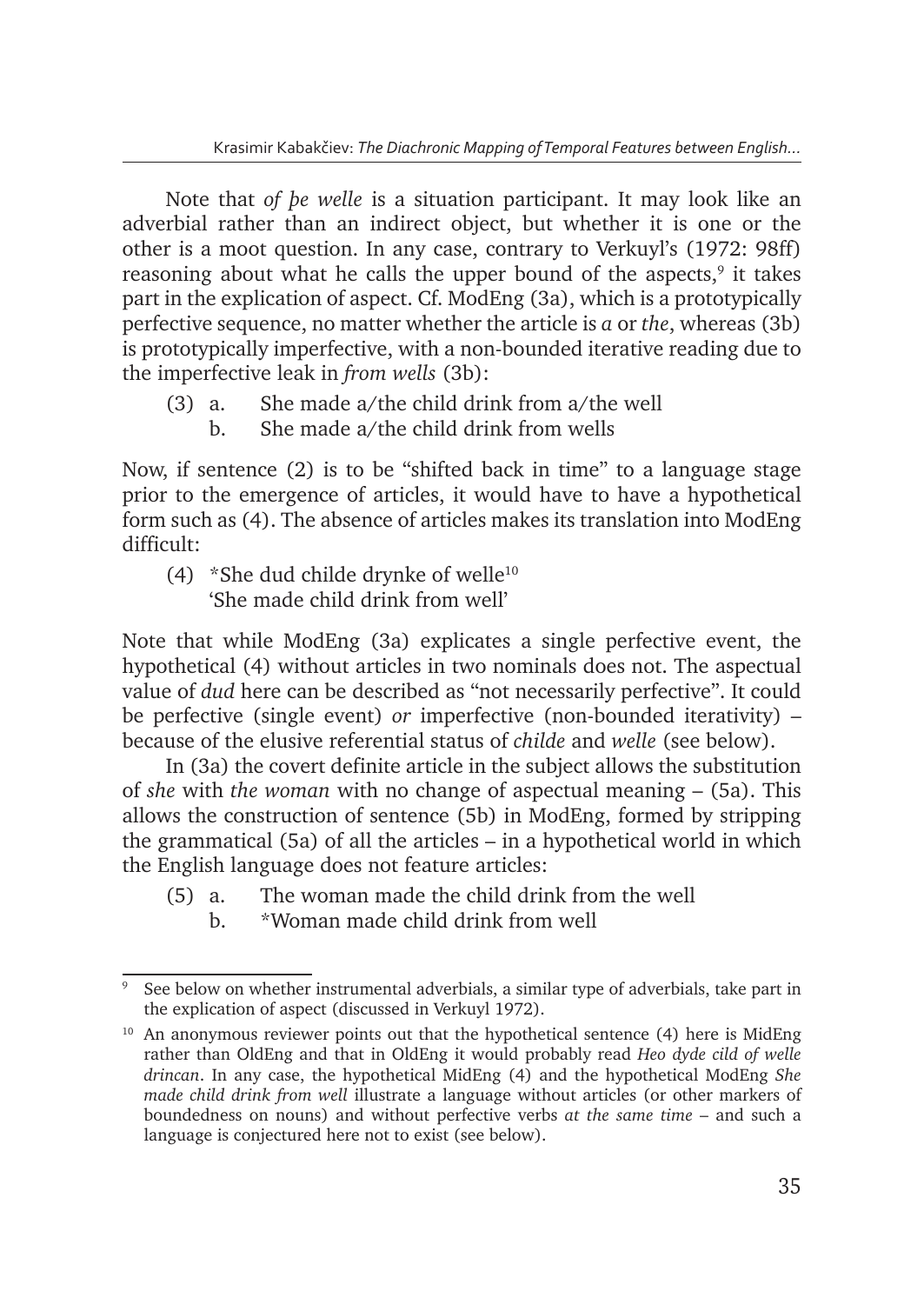Apart from hypothetical, (5b) is, of course, also non-grammatical. As for (4), we cannot label it non-grammatical, as there are no MidEng/ OldEng speakers to offer judgement. Hence, let us call it hypothetical only, and test (4) and (5b) against existing languages without articles. In such a test on Slavic data, translation is facilitated, there are no articles to insert. Something else is obligatorily required for insertion, however: perfective or imperfective aspect in the verb. Compare (4), (5b) and Serbian/Russian (6a-b):

| $(6)$ a. | Zena     | je naterala <sub>prv</sub>                           | dete  |                 | da pije iz bunara (Serbian)                                             |
|----------|----------|------------------------------------------------------|-------|-----------------|-------------------------------------------------------------------------|
|          | Ženščina | zastavila $_{\text{max}}$                            |       |                 | rebenka piť iz kolodtsa (Russian)                                       |
|          | Woman    | made                                                 | child | drink from well |                                                                         |
|          |          | 'A/the woman made a/the child drink from a/the well' |       |                 |                                                                         |
|          | b. Žena  | je terala                                            |       |                 | dete da pije iz bunara (Serbian)                                        |
|          |          |                                                      |       |                 | Ženščina zastavlyala <sub>merv</sub> rebenka piť iz kolodtsa (Russian)  |
|          | Woman    | made                                                 | child | drink from well |                                                                         |
|          |          |                                                      |       |                 | 'A/the woman used to make/was making a/the child drink from a/the well' |

What strikes the eye in this comparison is that while the Serbian/ Russian sentences without articles are semantically and grammatically immaculate, the English one without articles is fully incomprehensible as to what the woman did. Did she make the child drink once? Several times? Often? Always? Such incomprehensibility in Slavic is non-existent, impossible, thanks to the aspectual options in the verb. If we take it that sentence (4) could exist at such a stage of development of OldEng in which perfective verbs have already disappeared but a definite article is still not yet available, and that a sentence such as (5b) can exist in hypothetical ModEng with no articles, a serious question arises: *is such a language possible*? It appears logical to assume that a language without articles and verbal aspect simultaneously, as in (4) and (5b), *cannot exist*! And this is not necessarily because of the simultaneous absence of articles and verbal aspect – something abstract, theoretical, but for an earthly reason. Sentences like (4) and (5b) without articles/determiners in the nominals fail to tell the hearer whether this is a single occurrence of an action or a non-bounded/bounded repetition thereof, something hardly admissible in communication. This allows the hypothesis that the demise of perfectivity in the verb and the birth of the definite article in OldEng happened simultaneously, not one after the other. Note the intriguing circumstance that whether perfectivity or imperfectivity is signaled in (5a-b) depends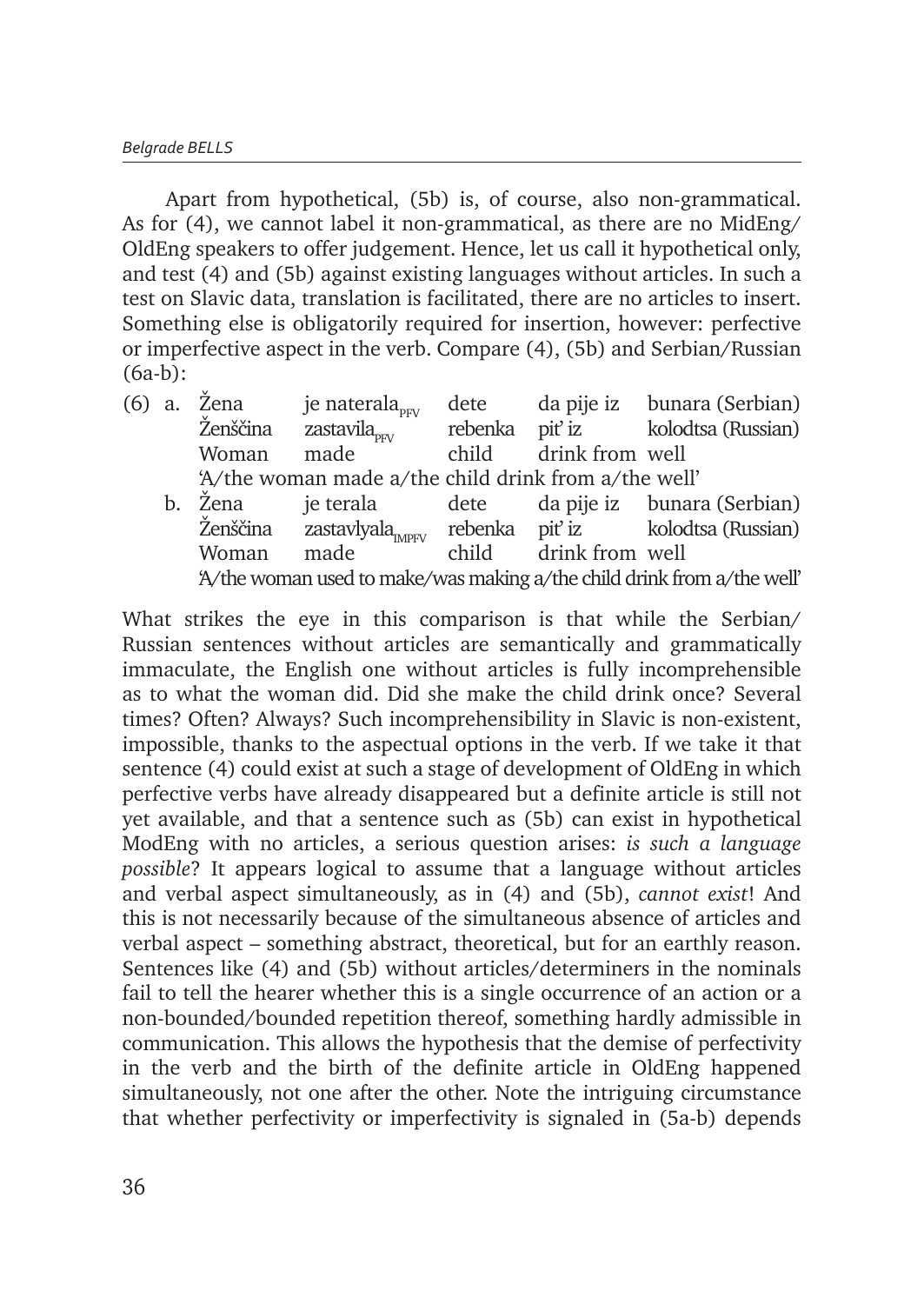not on the verb but on the presence/absence of determiners in the nominal components, and it may even depend on a single nominal (see below).

Thus, when transferring  $(5b)$  into a Slavic language without articles, two variants occur: a perfective verb for *made* denotes a single act; an imperfective one portrays the act multiplied an indefinite number of times, cf.  $(6a-b)$ .<sup>11</sup> When the hypothetical construct  $(4)$  is transferred into ModEng, a language with obligatory articles, the ensuing situation is similar, in the sense that, with the relevant articles supplied, the sentence is prototypically perfective (a single completed action) in consistence with CA rules, cf. (3a), (5a). This event can be multiplied a definite number of times by a bounded-repetition adverb, producing another well-formed perfective sentence:

(7) The woman made the child drink from the well three times

But if a Verkuylian leak appears in any nominal component, the aspectual reading of *made* becomes imperfective by default (prototypically):

- (8) a. The woman made children  $_{\text{LEAK}}$  drink from the well
	- b. Women<sub>LEAK</sub> made the child drink from the well
	- c. The woman made the child drink from wells<sub>LEAK</sub>

This is because a single bare NP with a plural marker (*children*, *women*, *wells*), i.e., containing a Verkuylian leak, is sufficient to trigger non-bounded iterativity in the nominal referent and then in the verb associated with it (*made*). The non-bounded iterativity of the nominal's referent – the nominal being not spatial but temporal although it denotes a "physical entity" – is mapped onto the verb's referent, generating imperfectivity in it (Kabakčiev 2000; 2019). Note that while the leak imperfectivizes the relevant verb generating a non-bounded iterative meaning in it, it does not trigger a progressive-like imperfective meaning in *made* in the three sentences in (8). This circumstance, along with the fact that in many languages there are no articles, yet no need is felt in them to mark definiteness and indefiniteness, leads to the assumption that the two ModEng articles (*a, the*) exercise a common function. This function, identified long ago (Kabakčiev 1984; 2000), is to mark temporal boundedness on situation participants – and

<sup>11</sup> A progressive-like meaning is also possible in (5b). Note also that, contrary to some authors' assumptions, Slavic perfectivity does not necessarily force definite readings on direct objects or NPs in prepositional phrases (hence *rebenka/dete* is either "the child" or "a child"), although there may be certain tendencies.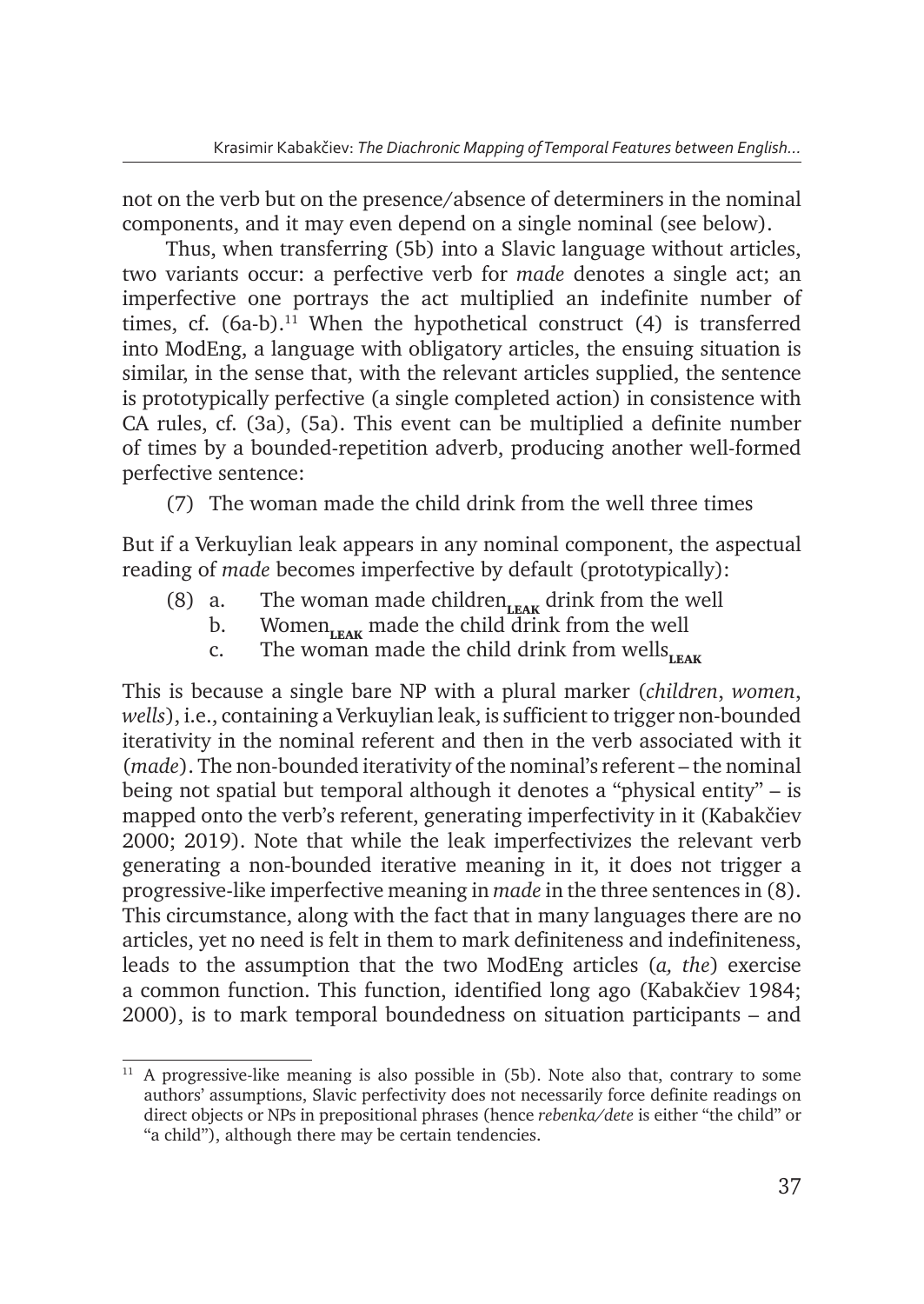it concurs with the function of the zero article to mark temporal nonboundedness on participants. The idea of the common function of the articles (*a*&*the*) to encode temporal boundedness may have less supporters (Leiss 2000; Abraham and Leiss 2012; Bulatović 2013; 2019; 2020) than adversaries (Młynarczyk 2004; Czardybon and Fleischhauer 2014; Fleischhauer and Czardybon 2016; Gelderen 2018), but it offers definitive solutions to issues related to the article-aspect interplay (Kabakčiev 2019).

Now it can be discussed in further depth how the articles in (3a), (5a) contribute to the explication of the event as a singular one. Obviously, the article (*a*/*the*) supports the non-iterative (single-occurrence) status of the relevant nominal: (5a) and all the sentences derivable from (3a), using the different combinations of *a*/*the*, have a common parameter, namely, non-iterativity. Conversely, the three sentences in (8), each of which has a bare plural (marker of plurality), explicate the opposite, iterativity. The iterativity is non-bounded, arising out of the "non-bounded recurrence" feature of only one of the three nominals (situation participants). A question that now begs asking concerns the significance in language of the contrast between a single completed (perfective) event and a nonbounded iterative one (imperfective). It can be conjectured that single completed events are more important than iterative non-bounded ones in human communication – and the former certainly prevail in frequency over the latter. Hence an important general rule appears to exist, traversing all languages: *the explication or direct denotation of single perfective events must be guaranteed by language structure*!

Let us return to (5b). Can it guarantee the explication or direct denotation of a single perfective event? The answer appears negative. Despite the singularity of the three nominals, which ought to presuppose a single event, this is exactly what this sentence cannot guarantee. The construct (5b), if it had a legitimate existence, would mean "A/the woman used to make a/the child drink from a/the well", i.e., it would trigger a non-bounded iterative situation, just like Serbian/Russian (6b) does. Thus, the analysis of the hypothetical (5b) in a language containing these lexical items leads to the assumption that they must be governed by a grammar capable of blocking the non-bounded iterative reading.

Is this requirement met (in one way or another) in the languages discussed here – Serbian, Russian, English? For Serbian and Russian, the answer is positive. The non-bounded iterative reading is blocked by the perfective aspect in the verb: sentences such as (9a) are non-grammatical.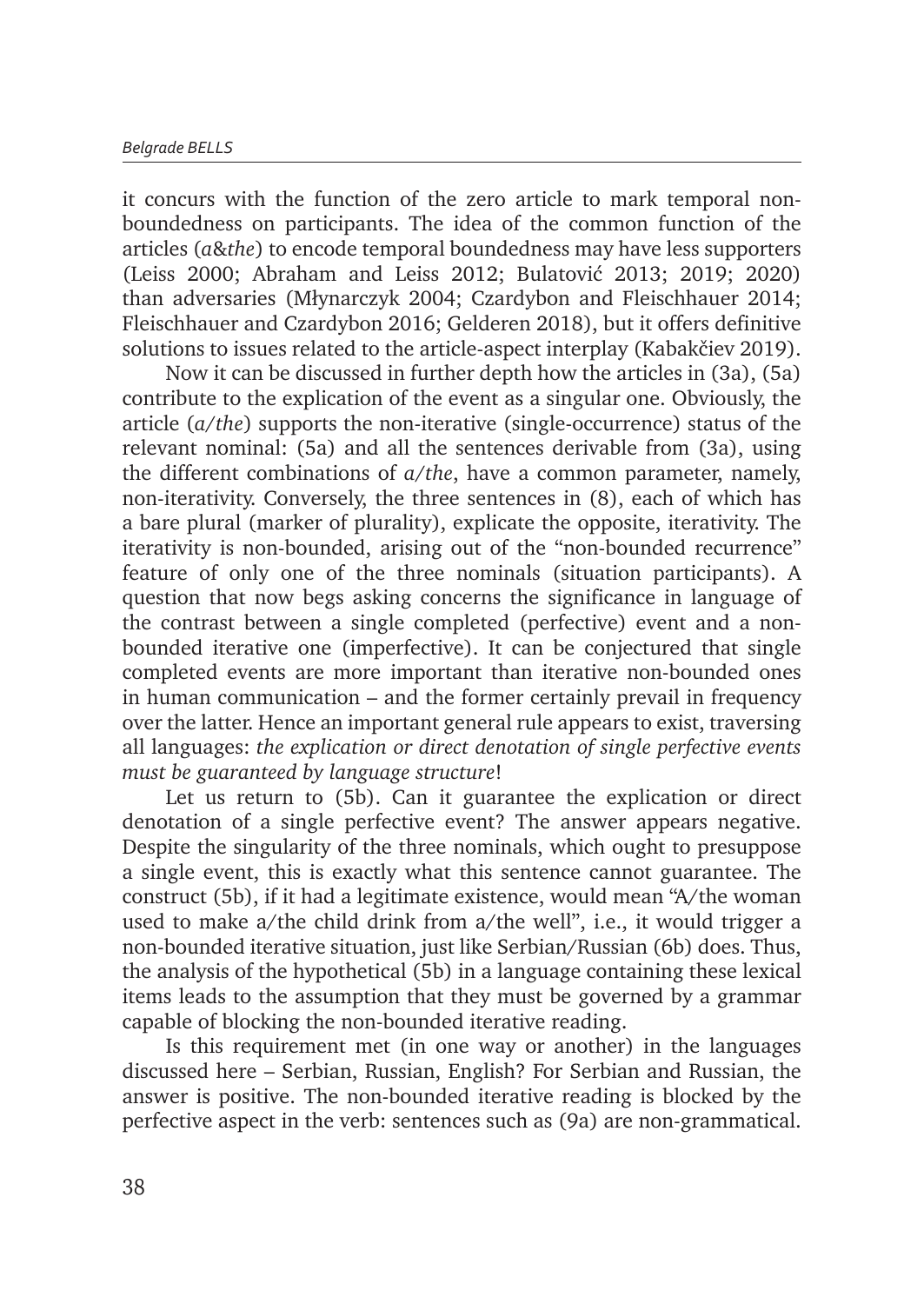Obviously, the denotation of single perfective events is guarded by the language structure. Note that while the perfective aspect in the Slavic verb does not allow a non-bounded iterative (imperfective) reading in such sentences, it allows a bounded iterative one – which is again perfective and arises when the sentence is complemented by adverbials like *tri puta*/ *tri raza* 'three times', cf. (9b):

- (9) a. \*Žena je često naterala dete da pije iz bunara (Serbian) \*Ženščina často zastavila rebenka pit' iz kolodtsa (Russian) Woman often  $made_{pv}$  child drink from well 'The woman often made a/the child drink from a/the well'
	- b. Žena je tri puta naterala dete da pije iz bunara (Serbian) Ženščina tri raza zastavila rebenka piť iz kolodtsa (Russian) Woman three times made<sub>nn</sub> child drink from a/the well 'The woman made a/the child drink from a/the well three times'

However, in English the system works differently: (5a) in its default, prototypical reading explicates a single event; indeed, it does not exclude the possibility for non-bounded iterativity, but an additional element in the sentence/context is normally required for this to obtain – an indefiniterepetition adverbial (*often*, *regularly*) or a periphrastic imperfective marker of indefinite repetition (*used to*, *would*):

(10)a. The woman often/regularly made a/the child drink from a/ the well

b. The woman used to/would make a/the child drink from a/ the well

Note here that, due to the failure of English grammars to identify the devices for aspect explication, English *would* and *used to* have always been described not as aspectual markers, of imperfectivity, but as "markers of habituality". The reason for the misnomer is clear. If *would* and *used to* had been termed markers of imperfectivity, this would require an explanation of where the exponents of perfectivity are, an explanation impossible without the discovery of  $CA^{12}$  But in any case, in English too, language structure takes care of the explication of single perfective events, effectuating it in this intricate manner within Verkuyl's perfective semantico-syntactic schema, illustrated by sentence (5a), demonstrating the momentous role

 $12$  And even later, as the CA theory became slowly better understood. On vicissitudes in CA history, see Kabakčiev (2019).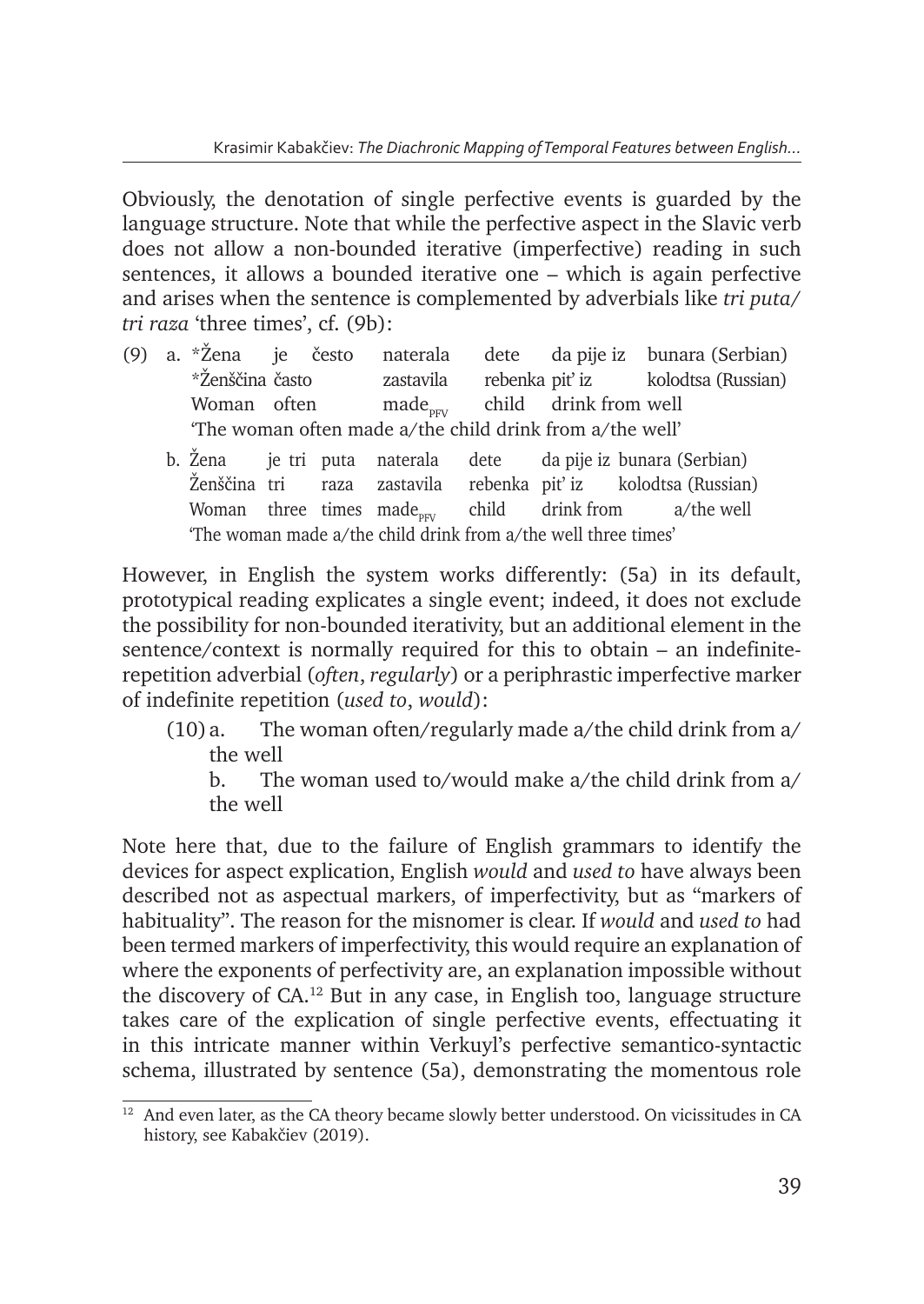played by the article – in this case in three sentence components. The article, assisted by the telicity of the lexical verb, generates a status of single occurrence and temporal boundedness in each of the relevant NP referents – *the woman*, *the child*, *the well*, to bring about the final perfective reading of the verb (*made*).

## 4. Aspect – what exactly is it?

Aspect, represented by the perfective-imperfective distinction, is a fundamental notion critical for the description of language structure. It is a phenomenon occurring in all languages but in different disguises, yet omnipresent in every language – in the sense that every sentence/clause containing a verb in a meaningful text expresses or signals perfectivity or imperfectivity. Perfectivity is a situation (in terms of Vendler's 1957 model of situations), which is temporally bounded and has an initial- and an endpoint. These two points, together or separately, can be subsumed in a sentence/clause or outwardly given. A perfective situation, apart from being bounded, is also normally "brought to a natural end", whereby the "natural end" is interpreted in broad pragmatic terms, as an inherent result of the situation at the endpoint.<sup>13</sup> Conversely, imperfectivity is a temporally non-bounded situation, whether or not an initial- and/or an endpoint are present or subsumed, whether it describes a generally valid state of affairs or an indefinitely repeated one, or a current activity (as with the progressive). It is worth noting here that the perfective-imperfective contrast may sometimes – rarely – be impossible to explicate because of specificities in the semantics of certain ModEng verbs  $(11a)$ ,<sup>14</sup> or it may be irrelevant to both speaker and hearer, as in OldEng (11b), Sommerer's (2018: 80) example:

- (11)a. John pushed the cart
	- b. æfter þan þæt lond wearð nemned natan leaga 'After that, the land was called Netely'

<sup>&</sup>lt;sup>13</sup> This is valid for prototypically perfective situations. There are non-prototypical perfective situations too (quasi-perfective), termed "episodes" (Kabakčiev 2000: 279-307), with a somewhat lower prevalence.

<sup>14</sup> The verb *push* is neither telic, nor atelic – there are just a handful of such verbs in English.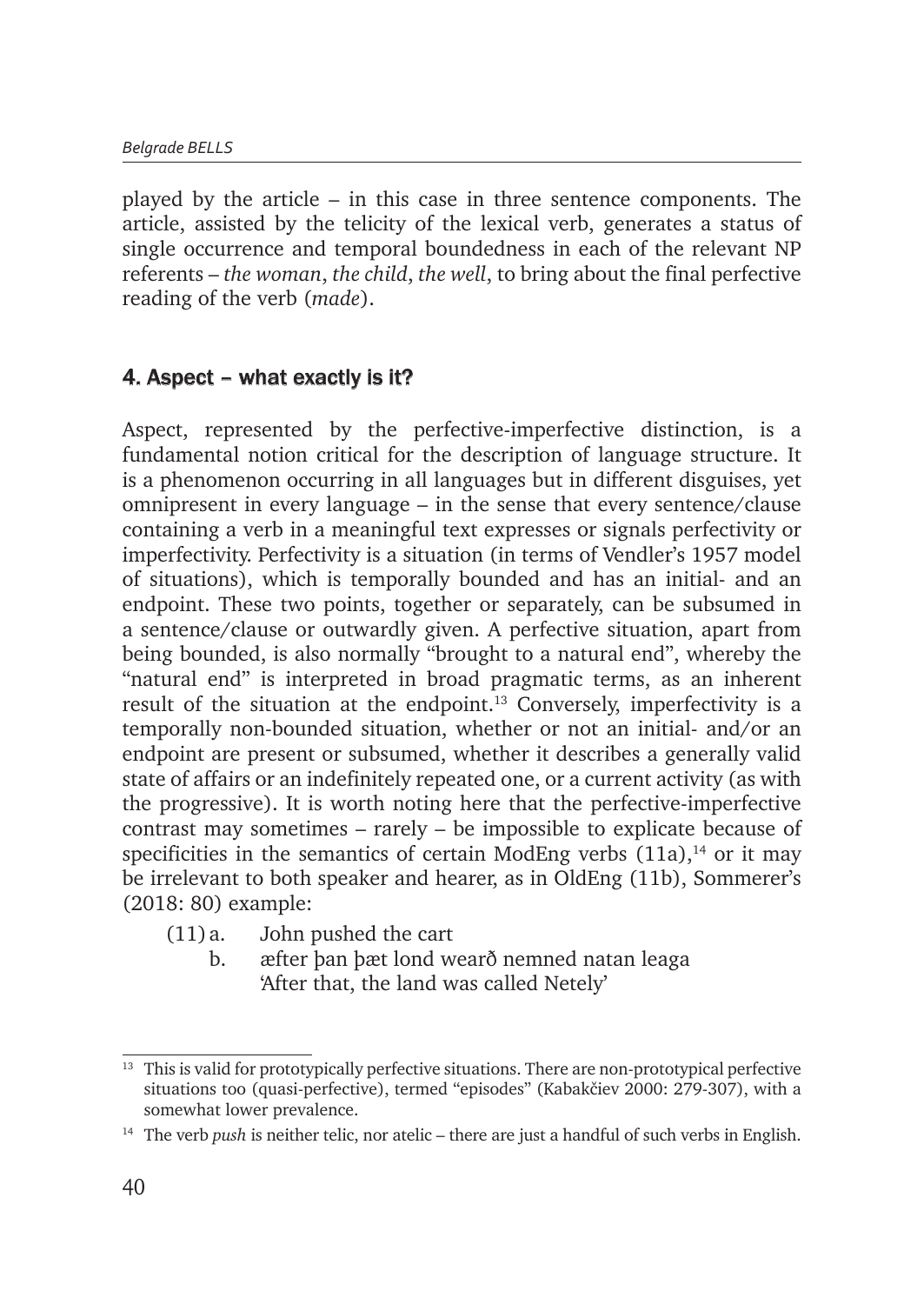Such cases of "absence of aspect" in a sentence in English are exotic. They are very rare, hence negligible.

## 5. What aspect is not; what it must be

Aspect is not what English grammars have been teaching readers for decades: a distinction between simple and perfect and/or simple and progressive forms (Quirk et al. 1985: 189ff; Hogg 2002: 40; Carter and McCarthy 2006: 405ff; Downing and Locke 2006: 372; Eastwood 2006: 14ff). The progressive is, of course, an aspect: an exponent of imperfectivity restricted to ongoing actions and currently valid states. But it must not be contrasted with the indefinite tenses, including the preterite, because these have no aspectual meaning.15 What aspect is must be structurally visible, in the form of tangible components. For example, Slavic aspect is visible. It is a grammatical distinction whose exponents reside in the verbal lexicon: every verb has an easily identifiable aspect (perfective/imperfective), save for a small group of verbs called biaspectual. English imperfective aspect, represented by the progressive and the *used to*/*would* markers of imperfectivity/habituality, is a tangible structural entity too, as is aspect in Proto-Indo-European, Gothic or OldEng in the form of perfective (usually prefixed) versus imperfective verbs (Streitberg 1891; Mustanoja 1960; Wood 2002; Młynarczyk 2004).

What is not visible, or is at least very difficult to see, is aspect in languages like MidEng or ModEng – explicated compositionally in an extremely intricate way at the sentence/clause level. But VA, otherwise visible, is also not easy to understand. Drobnak (1994: 123) notes about OldEng *ge*- that despite the numerous publications purporting to explain its meaning and function, they remain inconclusive, so she abstains from the analysis of aspect (Drobnak 1994: 123). But despite other contentions that the OldEng verbal prefix *ge*- is not a perfectivizing one (Lindemann 1970: 1), most scholars maintain the opposite view (Senn 1949; Mustanoja 1960: 446; Gelderen 2007; 2018). As for ModEng, perfectivity there is mainly explicated compositionally, through a complex interplay of lexical, semantic and grammatical elements at the sentence/clause level – but it can

 $15$  The English preterite is like "an empty bag". It has no aspectual meaning of its own and can accommodate any aspectual value generated in the sentence/context (Kabakčiev 2017).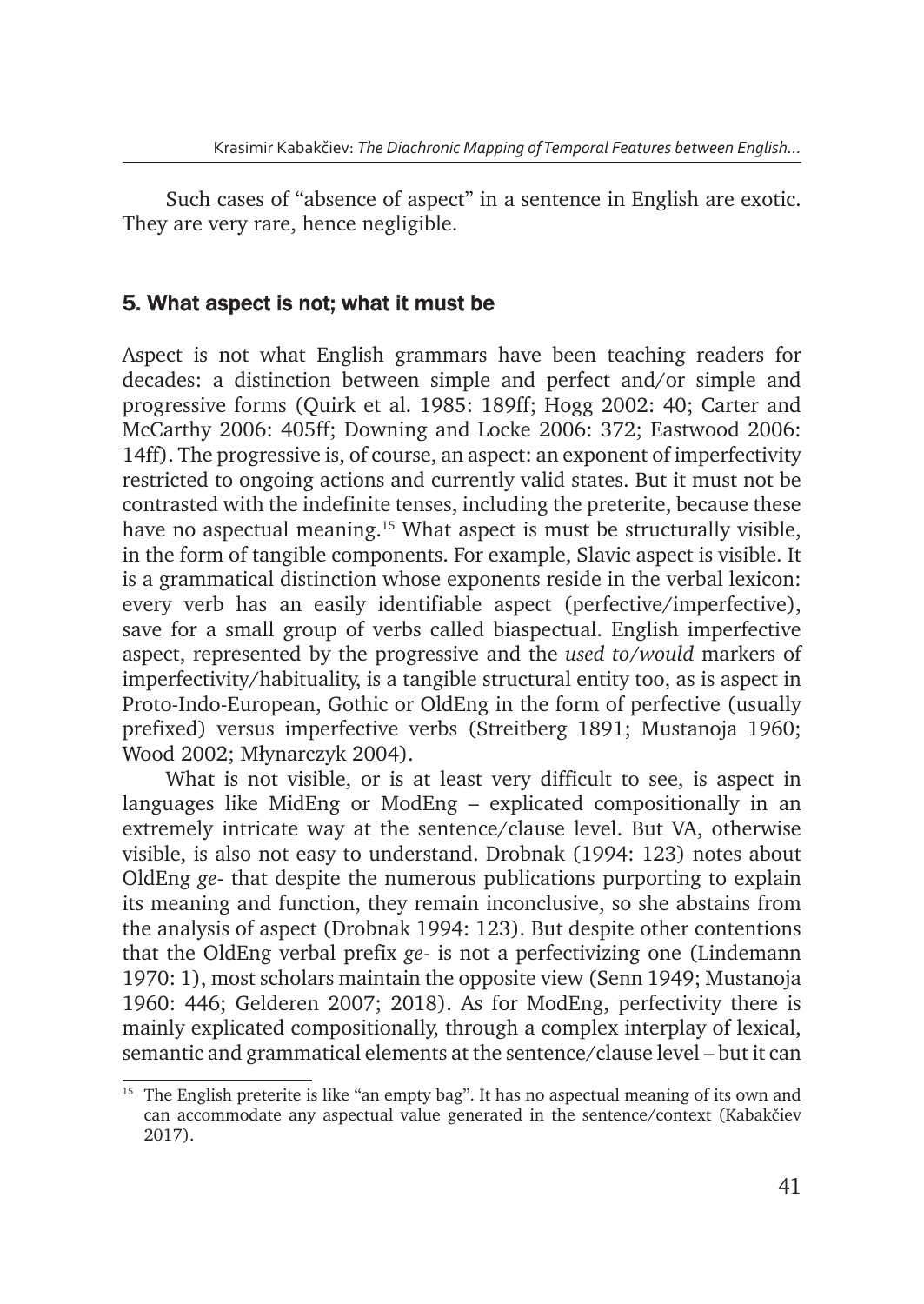also arise in the larger context (Kabakčiev 2000: 59), and be, furthermore, influenced (eliminated/generated) by pragmatic factors, "knowledge of the world" (Kabakčiev 2000: 309–326). Therefore, along the lines of the present approach, aspect, a universal phenomenon in different disguises, ought to have its own structural (visible, tangible) components (that may be very different) in all languages. Hence, in the long run CA can also be said to be visible through Verkuyl's schemata. But it is not readily available to the "naked eye" of the average speaker, as it requires specific knowledge.

### 6. Fall of aspect, rise of articles in Proto-Germanic – Leiss' theory

OldEng had no articles. They started to emerge in late OldEng, the definite first, later the indefinite. VA started to lose ground earlier; in early MidEng it was already gone (Mustanoja 1960; Gelderen 2007; 2018; Macleod 2012). As pointed out by an anonymous reviewer, some historical linguists (e.g., Ringe and Taylor 2014: 447–449, 464 – along with others), argue that in earlier stages of OldEng there were items functioning as articles: demonstratives, quantifiers (*an* 'one', *sum* 'some'). This thesis confirms the conjecture that the demise of perfectivity and the birth of the article must have occurred gradually and simultaneously, not one after the other, and that the disappearance of verbal perfectivity had to be made up for. On the other hand, the argument about items in OldEng functioning as articles is loose – because demonstratives, quantifiers and similar elements are in wide use also in languages that have no articles, and never had (Latin, Russian, Serbian, etc.). Due to the (previous) absence of a definition of the raison d'être of the articles (*a* and *the*), in historical linguistics there has never been a criterion to distinguish "a true article" from an article-like entity. The main reason is that *a* and *the* have always been investigated not as an integrated entity, "an article", but separately, as exponents of "definiteness" (*the*) and "indefiniteness" (*a*) respectively. This approach completely fails to explain (among other things) why indefiniteness is marked with an article with count nouns and not marked with non-count nouns. As already argued here and elsewhere (Kabakčiev 1984; 2000; 2019), the major function of the article (i.e., the integrated "*a*+*the* entity"), its raison d'être, in English and similar languages is to mark temporal boundedness on situation-participant NPs and thence perfectivity in certain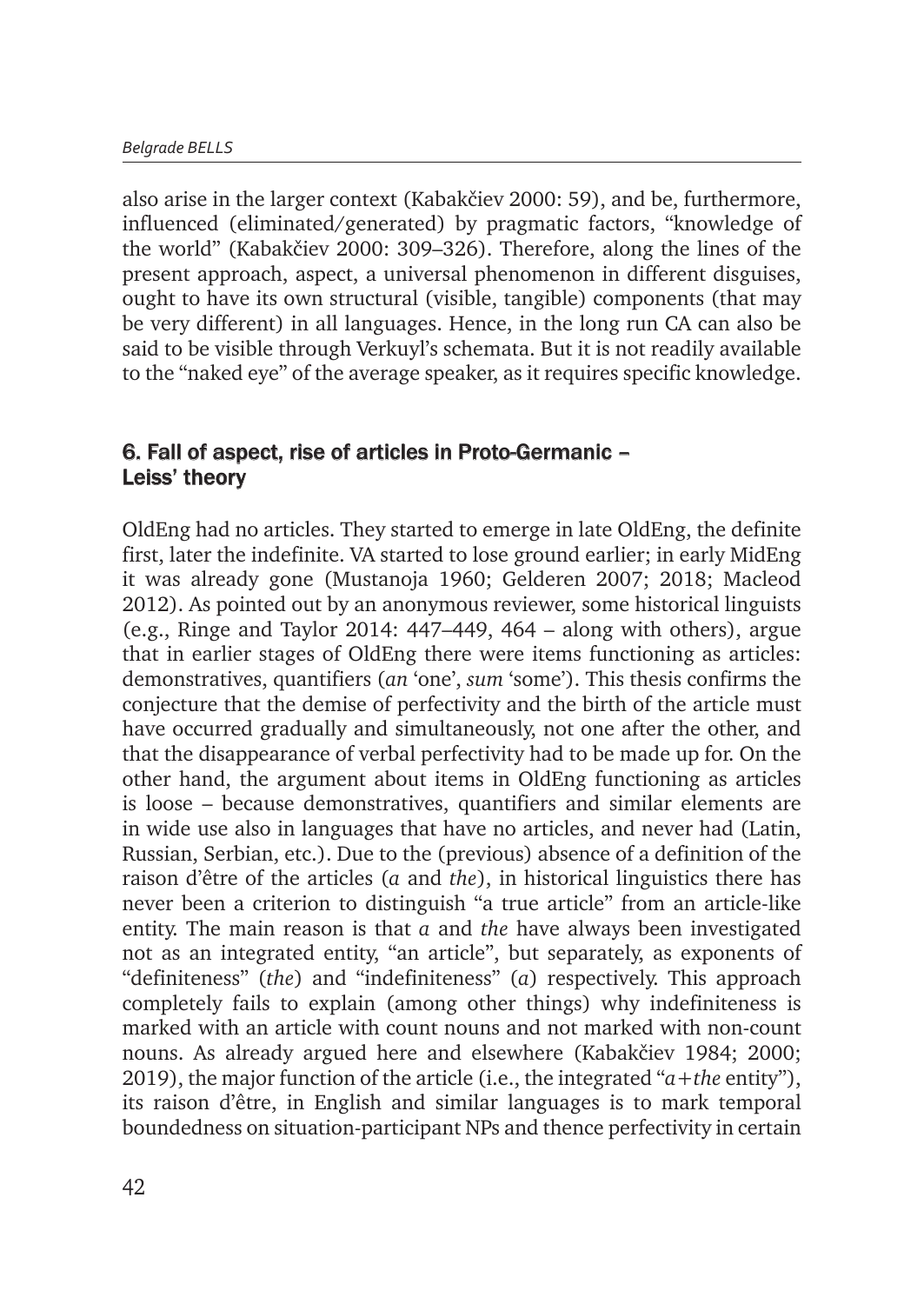semantico-syntactic schemata – while definiteness and indefiniteness are residual functions.

The world linguistic community owes the discovery of a link between the demise of aspect and the birth of a definite article to Leiss (2000), who investigated three Proto-Germanic languages, Old Icelandic, Gothic and Old High German, and found that that they featured a definite article, no indefinite article, and a correlation between the weakening of aspect and the strengthening of the definite article. Perfectivity in Leiss' model is a form of "verbal definiteness", analogous to nominal definiteness. Her observations on how perfective verbs were gradually substituted by definite articles are extremely valuable because they describe what happened in the history of not just one but of three languages. Furthermore, what happened was not accidental, it involved remarkable systematicity. The substitution of perfectivity with a definite article was accompanied by a whole plethora of phenomena and/or changes in different spheres: use of the accusative vs. genitive/partitive case distinction for explicating perfectivity and imperfectivity; use of verbs in the historical present together with the definite article (Old Icelandic) to express perfectivity (Leiss 2000: 73–75); the definite article in Old Norse ensured the perfective reading of the historical present – which was not a stylistic device there but a perfectivization tool (Leiss 2000: 99); the initial sentence position of a verb in Old Norse also served as a perfectivization tool (Leiss 2000: 84-88); when prefixes of perfective verbs with a past meaning started disappearing in Old Norse, there came the definite article taking up the function of the prefixes (Leiss 2000: 80–82); the definite article in Gothic and Old Icelandic was found to be primarily an aspectualizer, as it did not originally function to indicate that a NP is to be taken as definite – definite NPs in these two languages represented by proper names, subjects and objects in definite syntactic environments were not additionally marked by the article (Leiss 2000: 159).

Unfortunately, the core of Leiss' (2000) insightful work remains misunderstood and ignored (barring certain exceptions – Abraham 1997; 2017; Fischer 2005; Wood 2007; Bauer 2007; Kabakčiev 2018). Two recent publications stand out as representative of the drift. In a large study of article emergence in OldEng, Sommerer (2018), instead of using the opportunity to explore whether article emergence is not a result of the loss of aspect and then endorse or reject Leiss' model, has just a couple of words to say in a footnote on the article-aspect link (Sommerer 2018: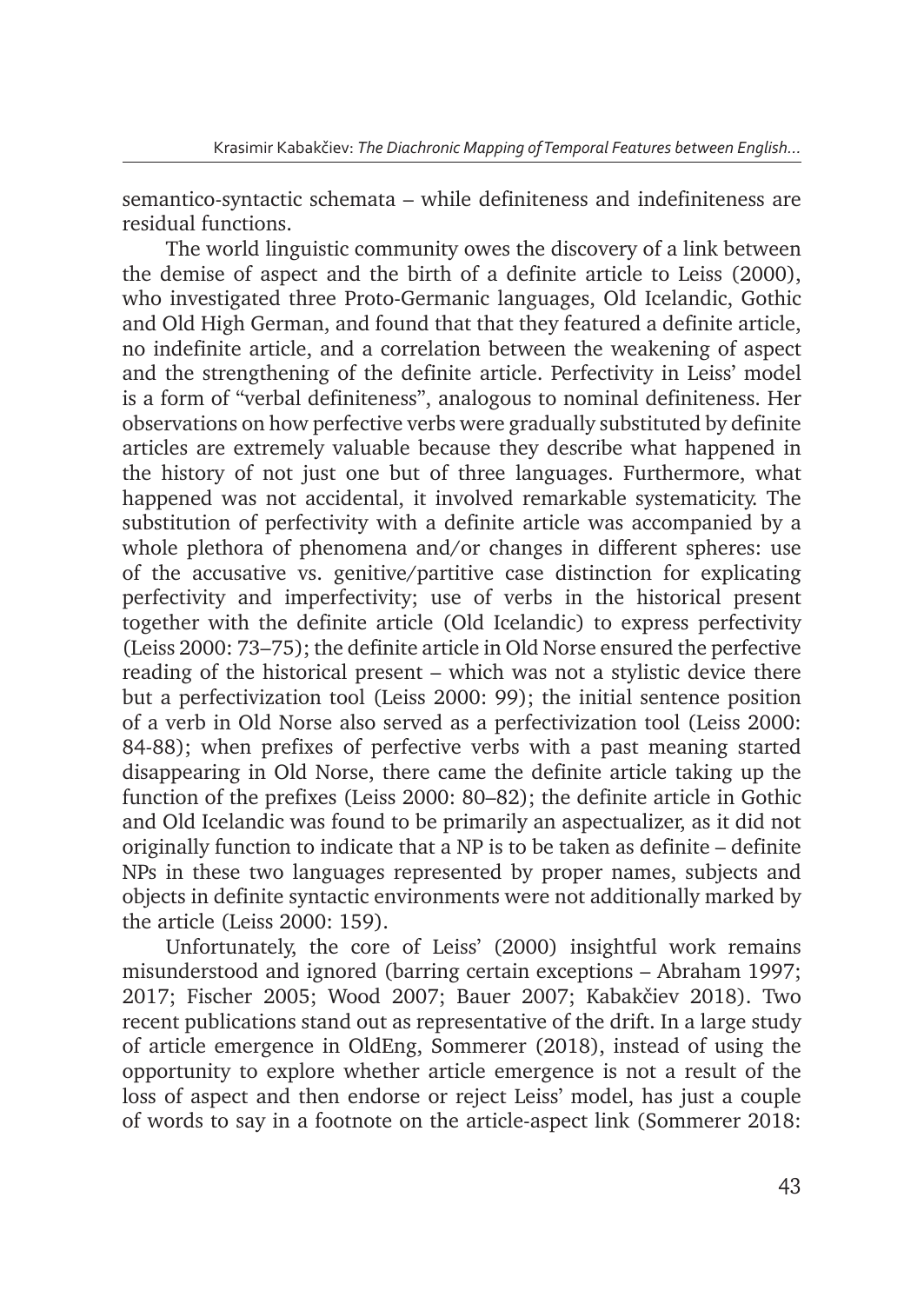47). Another new book in the same sphere, dealing with aspect, verbs and verb arguments diachronically (Gelderen 2018), also sidesteps Leiss' article-aspect interplay, barely mentioning it. A decade earlier, Gelderen (2007: 275) had noted Leiss' assertion that definiteness and specificity can be expressed through VA, but the possibility for an article-aspect link is abandoned in Gelderen (2018). An idea from the early and naïve stages of linguistics is maintained instead, viz., that when *ge*- perfective prefixes are lost in Early MidEng, "this role [perfectivizing] is taken up by optional telic particles, such as *up*" (Gelderen 2018: 21). It thus turns out that perfectivity arises mainly or even solely through particles. But these allegedly perfectivizing particles, as is common knowledge, are very far from numerous and are not widely used in English at all. What is more, the naïve view about "telic particles" evades the circumstance that there exist millions of perfective sentences in English without particles – such as (1a,b,e), (3a), (5a), (7). If perfective aspect were expressible mainly through particles, the perfectivity of such sentences would remain a true mystery. Of course, their perfectivity, apart from demonstrated here, was explained in depth half a century ago by Verkuyl (1972).

Along with Leiss, Gelderen argues that the genitive-partitive vs. accusative alternation indicates "a connection between measure and affectedness of the object, i.e., definiteness, and aspect" (Gelderen 2018: 101). But Gelderen sidesteps this issue too, proposing no aspect-case link in which the article, a nominal component, has an impact on aspect – together with or alongside case. She writes: "Where Old English has specialized case and some use of demonstratives to mark definiteness and verbal prefixes and inflections to mark aspect, Modern English uses articles for definiteness and particles and auxiliaries for aspect" (Gelderen 2018: 2). In other words, for Gelderen (2018) particles are used for aspect, while the article has nothing to do with aspect – it only marks definiteness. Apart from that, actually it is precisely the opposite thesis, that perfectivity can be ultimately explicated through the article, that is in need of special consideration, rather than the much more obvious one – that the perfectivity of a verb may lead to interpretations such as definiteness, specificity, etc. of an object NP. A researcher who wishes to subscribe to Leiss' theory of the article-aspect interplay will always need to explain how an article, a NP component, serves the signaling of perfectivity, something related to the verb (see the issue handled above and in Kabakčiev 2000; 2019).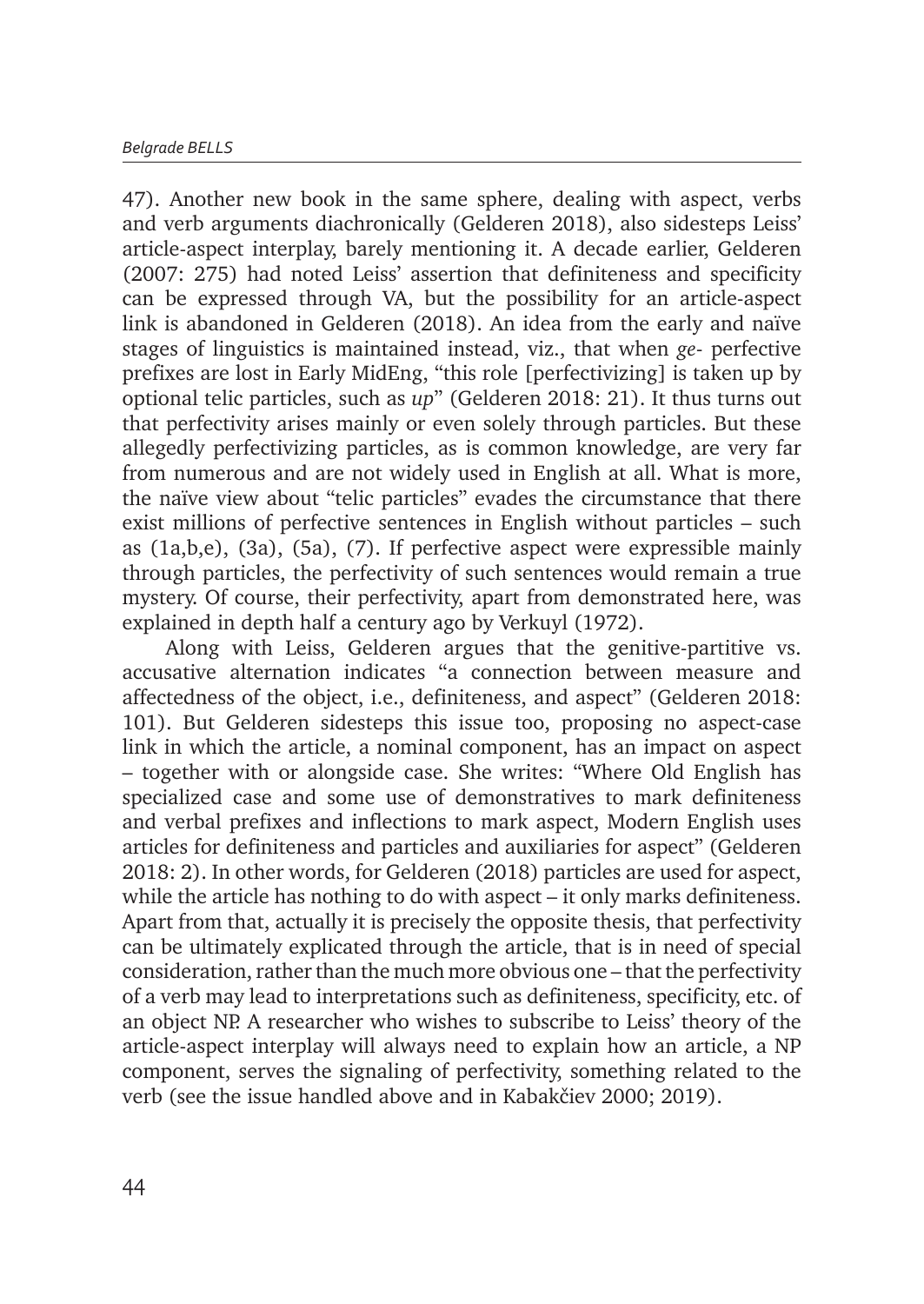To sum up, the article-aspect interplay, a phenomenon of supreme importance for English grammar synchronically and diachronically, remains severely neglected in the literature, including grammars (see Bulatović 2013; 2020). If Sommerer (2018) and Gelderen (2018) in particular, had not turned a blind eye to Verkuyl's (1972) CA theory, the theory of the Germanic article-aspect interplay in diachrony (Leiss 2000), and the inverse dependence of markers of temporal boundedness with its underlying mechanism of mapping temporal features (Kabakčiev 1984; 2000), a completely different description of MidEng/OldEng grammar could have emerged in the concrete domain – handling together articles and aspect. Below it will be shown again that a correct explanation of English aspect in diachrony can hardly be successful without taking into account the theoretical models above.

## 7. MidEng/OldEng data demonstrating the article-aspect interplay

It is worth asking to what degree the CA theory can be suitable for analyzing a language like OldEng in view of the absence of articles in the relevant time periods. Examples from OldEng/MidEng with definite articles/ demonstratives allow applying Verkuyl's perfective and imperfective schemata. For example, it can be supposed that the subject in (12a) below (from Gelderen 2014: 106) could just as well be without an article or a demonstrative, cf. (12b). Consider the two sentences, with *þa bodan* 'the messengers' in the first and *bodan* 'messengers' in the second. The lack of an article/demonstrative in the second turns the perfective (12a) into imperfective (12b):

- (12)a. *Þa bodan us færdon* 'The messengers frightened us'
	- b. *Bodan us færdon* 'Messengers frightened us'

Although Gelderen (2018) discusses OldEng/MidEng aspect at length, she fails to notice the impact of the definite article for explicating aspect, due to disregarding or misconceptualizing  $CA^{16}$  In the two cases above,  $(12b)$ 

<sup>&</sup>lt;sup>16</sup> Was Gelderen not familiar with Verkuyl's theory? Verkuyl (1993), proposing a more sophisticated CA theory, is part of Gelderen's (2018) references, so this is obviously not the case.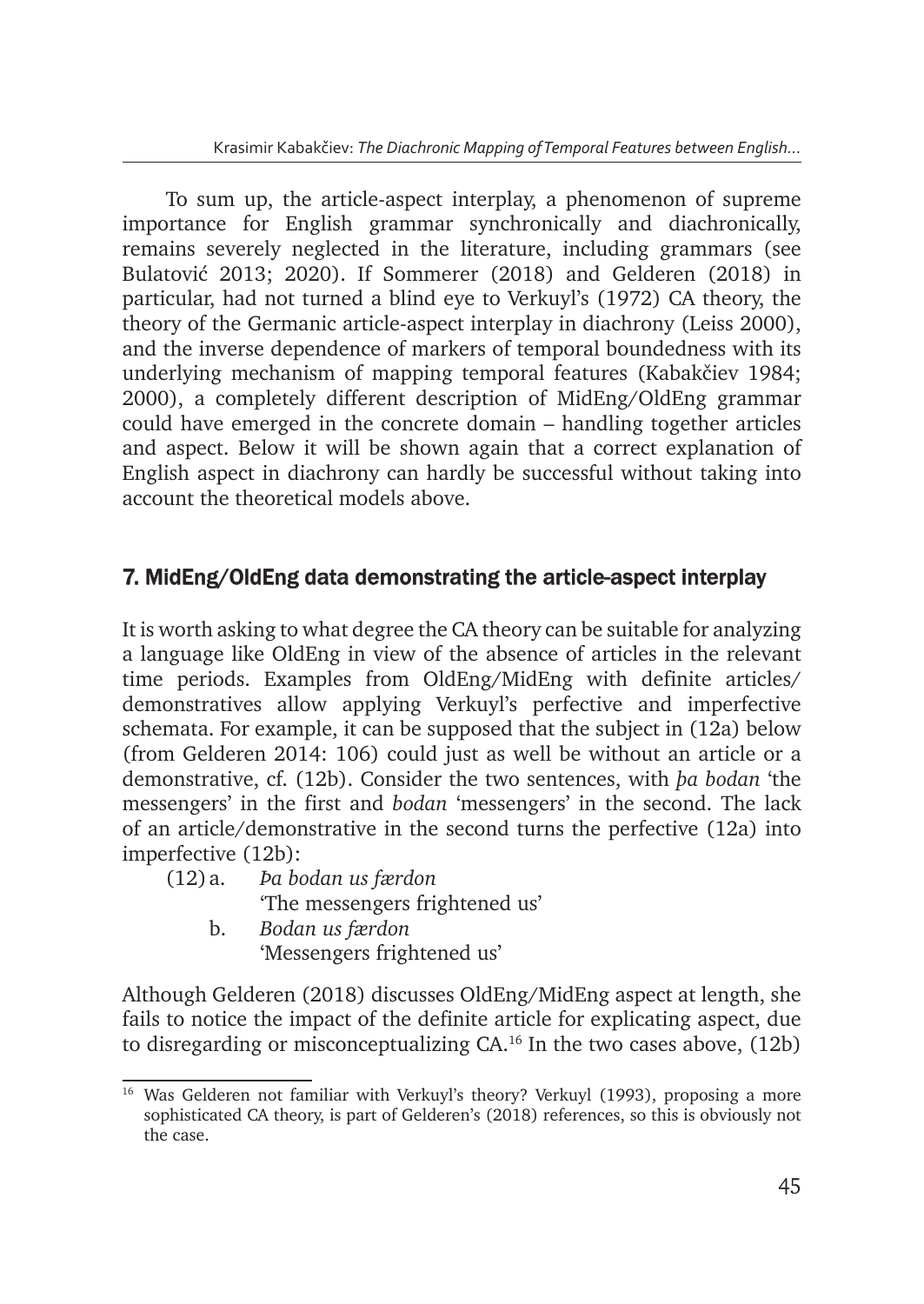falls into Verkuyl's imperfective schema, while *þa* 'the' in (12a) bounds the referent of the subject, making it a temporally bounded entity in the mind of speaker/hearer – a single appearance of messengers. The temporal boundedness of *þa bodan* 'the messengers' is mapped onto the referent of the verb, triggering perfectivity. Conversely, the bare plural in (12b) "unbounds" the messengers. It produces a non-bounded time series of messengers instead of a single appearance. The temporal non-boundedness (indefinite iterativity) is then mapped onto the referent of the verb, coercing it into imperfectivity (Kabakčiev 2000; 2019). This conception of the temporal nature of participants and the mapping of temporal values (Kabakčiev 2000) appeared, indeed, later than Verkuyl's (1972) CA, yet almost two decades earlier than Gelderen (2018) to be easily discounted.

Perhaps the temporality of *þa bodan* 'the messengers' and *bodan*  'messengers' is difficult to understand? Taking this into account, a "common-sense" explanation was proposed a long time ago (Kabakčiev 2000: 99ff), called a "TV representation". It consists in conceptualizing participants not as static images but as moving pictures, a video. If (12a-b) are explained through a "TV representation", *þa bodan* in (12a) is not a static picture of physical entities but a moving picture (a video) of people (messengers) appearing on the TV screen and/or in the speaker's/hearer's head *in a single instance*. Conversely, *bodan* in (12b), without a determiner, is, again, *not* a static picture of human beings but a moving picture on the screen and/or in the speaker's/hearer's head. But now they are *a nonbounded temporal series of messengers*, indefinitely re-occurring, not a single occurrence of messengers as in (12a). The explanation is valid, of course, not only for OldEng (12a-b) but also for their ModEng translations.

This is how perfectivity/imperfectivity in (12a-b) arises in OldEng/ MidEng, at a stage when an article is already present. In the same way as in ModEng, thanks to the article-zero article contrast in structural language terms, on the one hand; and, on the other, thanks to the ability of the human brain to process situation participants as moving pictures, though in a specific way. It is intriguing why this ability of the brain remains hidden for the native speaker and even the linguist. Obviously, the brain has the ability to subsume the separate occurrences of "physical objects" under concepts that are stable in time as a memory-saving technique (Kabakčiev 2000: 117); why the ability is "hidden" is an open question.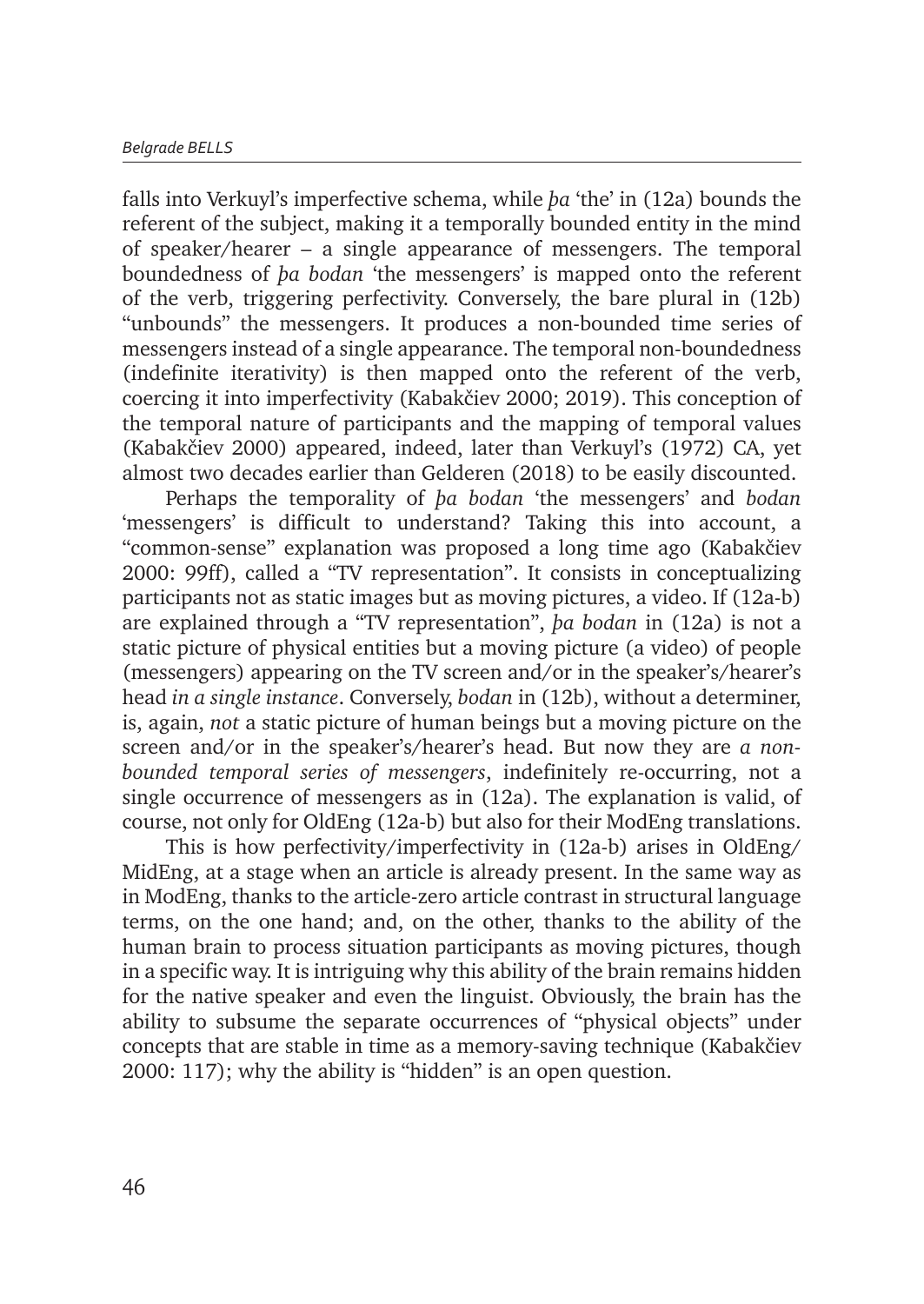As mentioned, Sommerer's study of article emergence in OldEng sidesteps the article-aspect interplay. Yet some of its data, like Gelderen's (2018), provide proof of the role the definite article plays in marking boundedness on participants, beyond the author's awareness. For example, (13), from Sommerer (2018: 80), manifests perfectivity – triggered by *þa* 'the' and *ðæm* 'those/the':

(13)þy ilcan geare drehton **þa** hergas on East Englum and on Norðhymbrum West Seaxna londs wiðe be þæm suðstæðe mid stælhergum, ealra swiþust mid **ðæm** æscum þe hie fela geara ær timbredon

'The same year **the** raiding armies attacked East Anglia, Northumbria and Wessex widely along the south coast with predatory bands most of all with **the/those** ships which they had built many years earlier'

If these two determiners in (13) are deleted to obtain (14), indefinitely repeated attacks are now described instead of an attack viewed as a single act in (13). The article/determiner is gone, and with it its bounding function; *drehton* 'attacked' now signals imperfectivity (non-bounded iterativity).<sup>17</sup>

(14) þy ilcan geare drehton **þa** hergas on East Englum and on Norðhymbrum West Seaxna londs wiðe be þæm suðstæðe mid stælhergum, ealra swiþust mid **ðæm** æscum þe hie fela geara ær timbredon

'The same year raiding armies attacked East Anglia, Northumbria and Wessex widely along the south coast with predatory bands most of all with ships which they had built many years earlier'

Sentences (13–14) with their ModEng translations are interesting in terms of the CA theory with the role an instrumental adverbial can play for signaling aspect. Verkuyl (1972: 109) maintains that instrumental adverbials are beyond what he calls the upper bound of the aspects. Later research (Kabakčiev 2000: 260–262) showed that instrumental adverbials *can* trigger perfectivity or imperfectivity. This happens in (13–14) through the article-zero article contrast in *mid ðæm æscum* 'with the/those ships' and *mid æscum* 'with ships'. The perfectivity of *drehton* 'attacked' in (13)

 $17$  Someone could argue that the elimination of definite determiners might be impossible in OldEng – and there are no OldEng speakers to verify or reject the idea. But this is what linguistics is about, making hypotheses.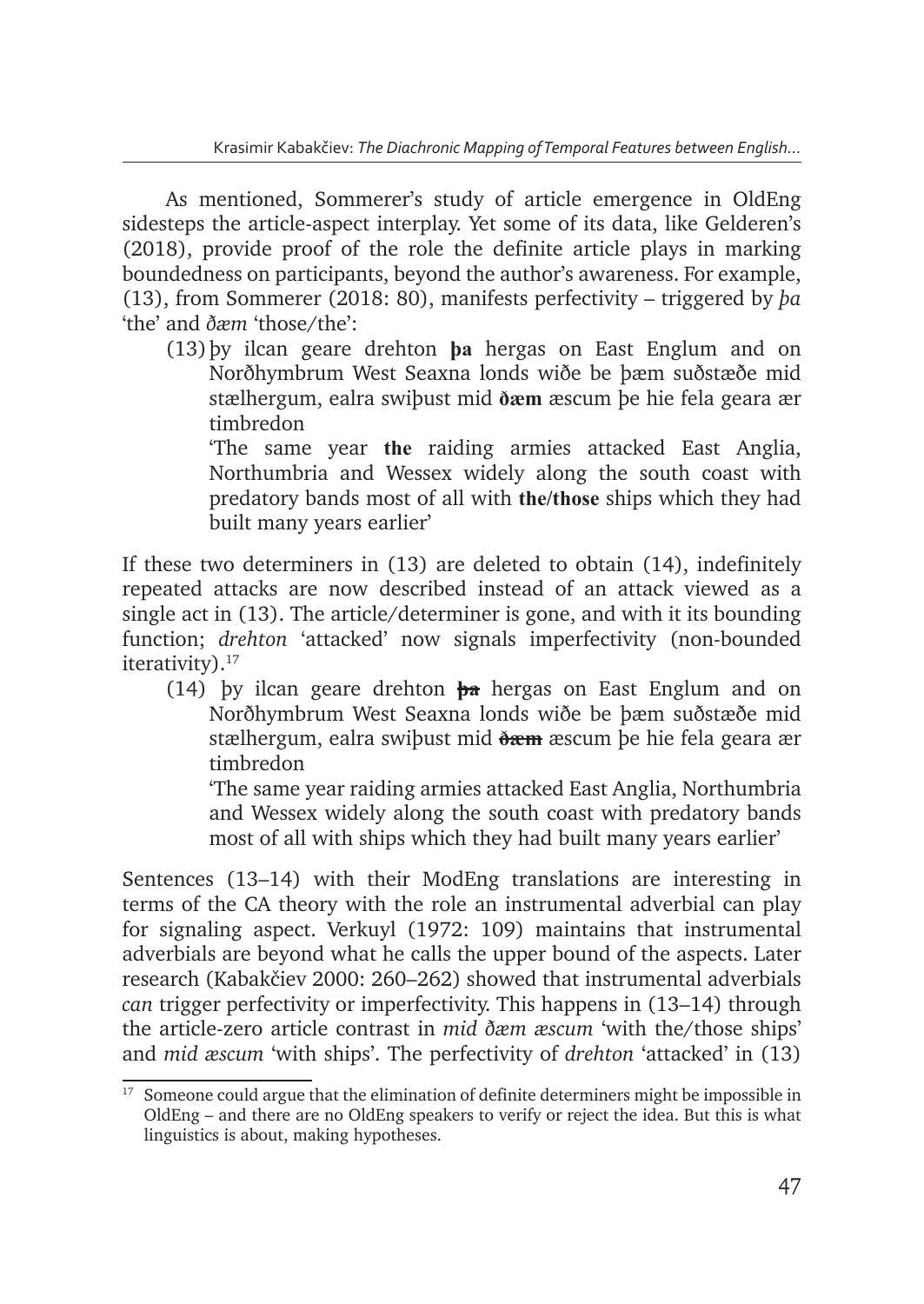is signaled through the temporal boundedness of *þa hergas* 'the raiding armies' and [*mid*] *ðæm æscum* '[with] the/those ships'. The imperfectivity of *drehton* in (14) is signaled through the non-bounded iterativity of *hergas* and [*mid*] *æscum*. The temporal (non)-boundedness of NP referents is mapped onto the referent of the verb, making it signal perfectivity or imperfectivity. Of course, for perfectivity to obtain, the verb must have a telic potential (Verkuyl 1972; 1993), which *drehton* 'attacked' here does have.

Being concerned with data related to articles/demonstratives, not so much zero article use, Sommerer's book contains few examples matching Verkuyl's imperfective schema. Here are two:

| (15) a. | Hy arerdon unrihte tollas  |
|---------|----------------------------|
|         | "They levied unjust tolls" |
| b.      | [] and him aðas sworon     |
|         | "[] and swore him oaths"   |
|         | (Sommerer 2018: 181, 209). |

These are cases of imperfectivity in the form of non-bounded iterativity due to a lack of article/determiner, the two sentences thus falling into Verkuyl's imperfective schema. Although few, such examples reconfirm the thesis that some of Sommerer's (2018) data demonstrate the article-aspect interplay, without the author's knowledge. Gelderen's example (12a) and Sommerer's (13) show the involvement of the subject in aspectual composition through the definite article, beyond the authors' awareness; (15a-b) show the involvement of the direct object through the zero article.

The intriguing picture of aspect in MidEng/OldEng explicated compositionally through the impact of nominals becomes complete when example (2) is added – with the analysis above on the possibilities for unbounding each component. Subjects, direct and indirect objects participate in aspectual composition in MidEng/OldEng too, just like in ModEng.

The analysis of data showing that CA is observable in MidEng/OldEng will end with an element bearing some resemblance to a determiner/ article. It is the adverbial *þa* 'then', called an "action marker" (Enkvist 1972; Wårvik 2011, Schulz 2014) and known for its high prevalence.<sup>18</sup> It can be exemplified by this sentence from Wårvik (2011):

 $18$  Namely, the third most frequent word in OldEng (Wårvik 2011). But one of the reasons for this extremely high prevalence is that *þa* exercised various functions: conjunction, adverb, pronoun, demonstrative determiner (Wårvik 2011).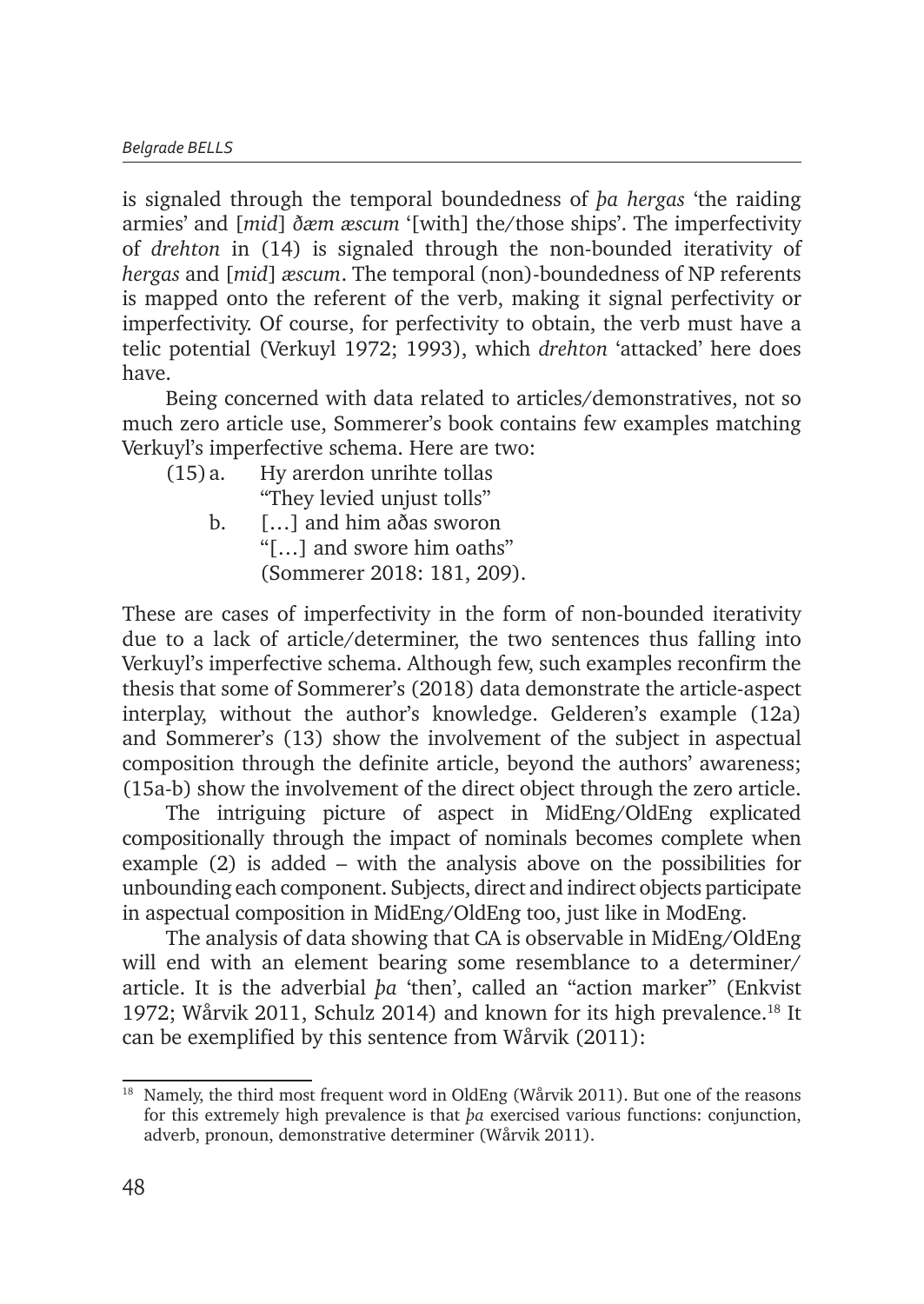(16)**Þa** (i) hie **þa** (ii) hamweard wendon mid þære herehyþe, **þa** (iii) metton hie micelne sciphere wicenga, and **þa** (iv) wiþ **þa** (v) gefuhton þy ilcan dæge, and **þa** (vi) Deniscan ahton sige **When** (i) they **then** (ii) returned homeward with that booty, **then** (iii) they met a large fleet of pirates, and **then** (iv) fought against **them** (v) the same day, and **the** (vi) Danes had the victory'

It may be difficult to explain the alteration of *þa* between an adverb and a determiner in (v-vi) above, but clearly all the verbs introduced by *þa* exhibit perfectivity: whether as an adverb or a determiner, *þa* signals or amplifies it. Both Wårvik (2011) and Schulz (2014) are works exclusively devoted to *þa*. Wårvik does not discuss aspect, but Schulz (2014: 80) maintains that "*þa*-clauses are usually perfective". As the aspectual functions of *þa* vis-à-vis aspect require further research, they will not be explored here. But they must obviously stand high in the list of priorities for analyses of the MidEng/OldEng aspectual system.

## 8. The brain and its restricted storage capacity: a video- or a photo camera?

Now it remains to show how exactly perfectivity is generated in real sentences/sequences such as (3a), (5a) in ModEng, and (2) in MidEng, i.e., not in hypothetical sentences, given that the main verb (*made*) has no own aspectual value and allows perfectivity and imperfectivity. Perfectivity arises syntactically through Verkuyl's perfectivity schema (without leaks), and cognitively through a mechanism enabling participants to be treated in the human mind as temporally bounded entities with precisely the same values. Native speakers of a language could admit that *the child* in (5a) *can* be seen as a bounded temporal stretch, starting where the woman starts to persuade the child to drink, and finishing where the child has already drunk (water from the well), but they might also argue that *the well* cannot possibly be seen as a bounded temporal stretch – because it is a stationary object.

This would be an incorrect line of reasoning. Sentences (3a), (5a), and all similar sentences are not about "individuals" (Carlson's 1977) such as "the woman" ("she"), "the child" and "the well" – complex concepts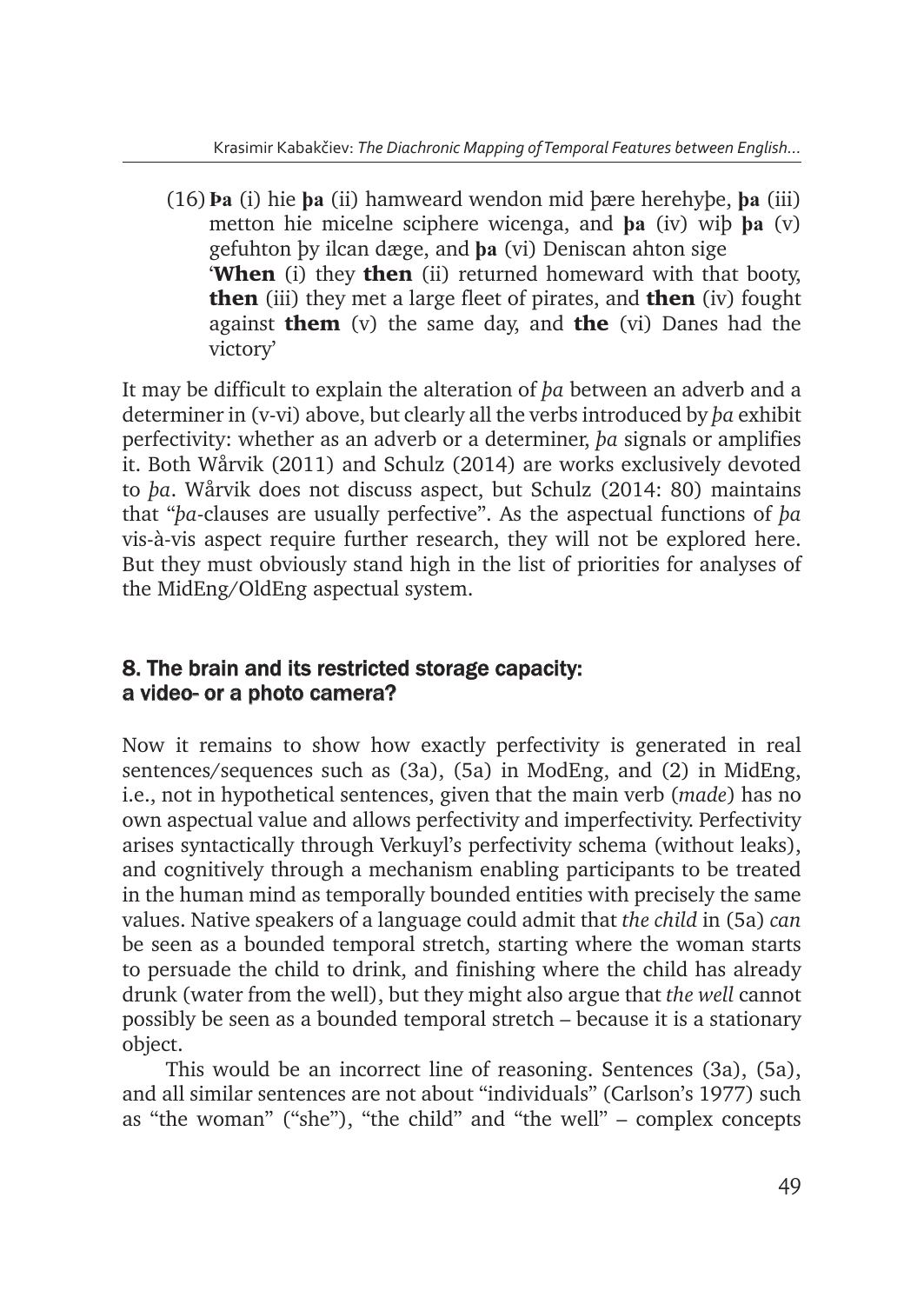persisting through time, but encompass temporal stages of the relevant individuals. These are perceived by the observer-speaker and communicated to the hearer within the confines of the relevant sentences: (3a), (5a), etc. How they are perceived and communicated can be demonstrated by the following TV/video representation.

Suppose there exists a 45-minute video, from 00:00 to 45:00, about a woman, a child and a well as "individuals" in Carlson's (1977) terms, and that the time period in which the event in (5a) occurs is 30 seconds, between 30:30 and 31:00. This means that *the woman*, *the child* and *the well*, normally thought to be "physical objects" (Carlson's individuals), are actually nothing more than bounded temporal entities (stages of the relevant individuals), recorded as moving objects in the video (although they could be stationary just as well, i.e., standing still, not moving in space, yet moving in time) and lasting 30 seconds, between 30:30 and 31:00 (cf. Kabakčiev 2000: 99-100). In language, the temporal boundedness of entities/stages like these is directly marked by the article, as in ModEng, or signaled indirectly through the perfective aspect in the verb, as in Slavic (Kabakčiev 2000: 123–151). Note that in an imperfective (non-bounded iterative) sentence/sequence such as (3b), (8c), the referent of the bare noun in *from wells* will map its iterativity (indefinite recurrence) onto the referent of the verb, generating in it an imperfective (non-bounded iterative) reading, a recurring picture of a well/wells with an unknown beginning and an unknown end.19 Here the plurality of *wells* and the absence of an article, i.e., the absence of a marker of temporal boundedness, block the single-event reading and generate indefinite (non-bounded) iterativity, something expected to be a feature of the verb. The especially intriguing thing is that, instead of being denoted/signaled by the verb, the non-bounded iterativity stems from the NP *wells*. Note also the equally remarkable circumstance that the triggering of non-bounded iterativity cannot, in fact, be ascribed simply to the NP *wells*. Ultimately it is the zero article that is the source of imperfectivity (non-bounded iterativity)!<sup>20</sup>

Here above, and in Kabakčiev (2000), it was made clear that the article functions as a marker of temporal boundedness on nominals associated with

<sup>19</sup> The indefinite recurrence will, in turn, be mapped onto *the woman* and *the child* (Kabakčiev 2000: 136ff; 2019).

 $20$  Compare the insistence throughout an entire book that there is simply no such thing as a zero article; the zero article is "a myth" (Berezowski 2011). As for mapping temporal values in imperfective sentences, see the exact mechanism in Kabakčiev (2019).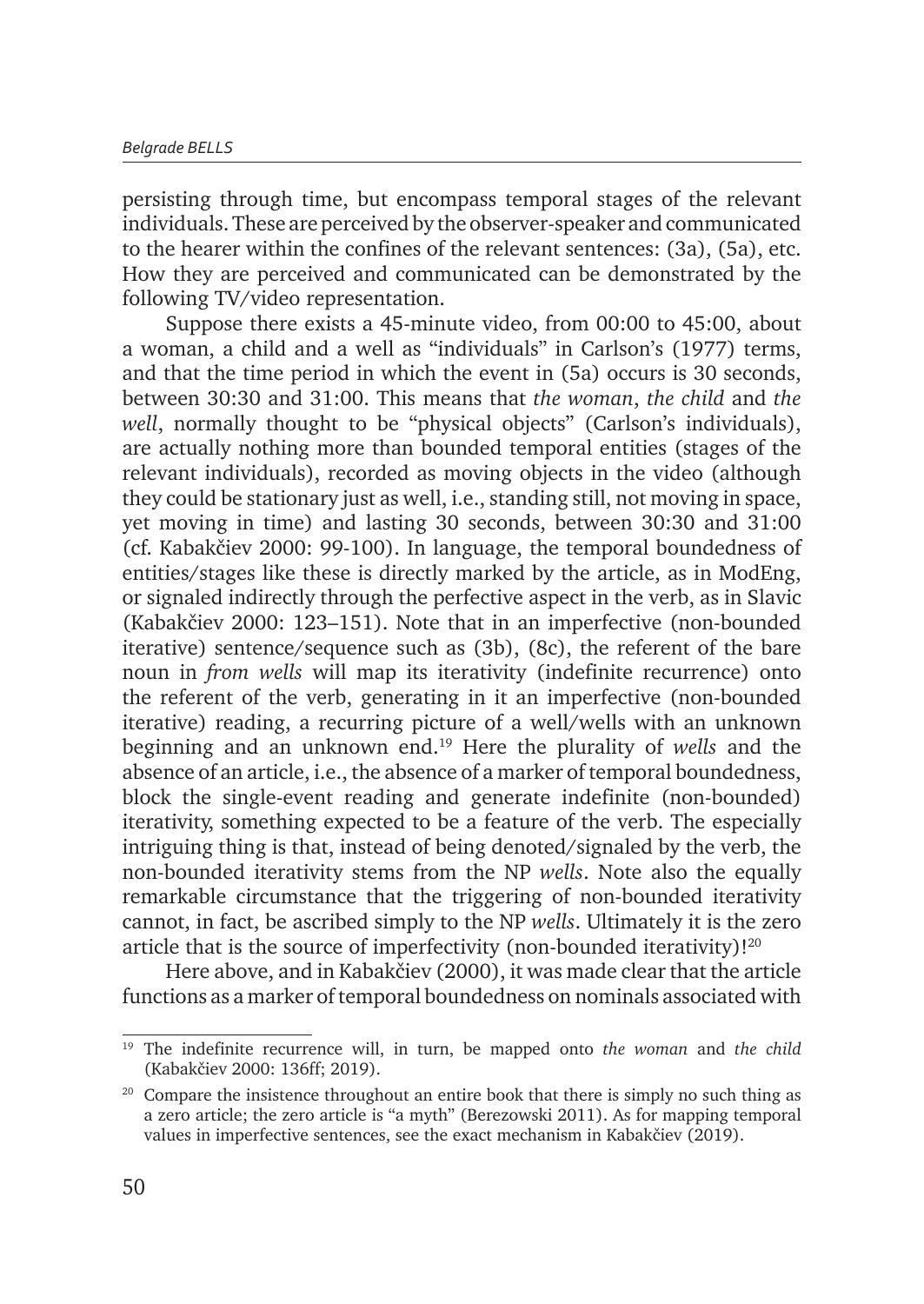a verb (participants in situations), and that this temporal feature can easily be recognized when the relevant situation is presented videographically. Placing *a*/*the* on nominals in sentences such as (3a), (5a), the brain – both individual and collective, states: "each of these entities participating in this perfective situation is bounded in time"!21 Just like a standard PC today, the brain lacks the enormous memory capacity necessary to keep all situations as videos, with all the stages (bounded/non-bounded) of all individuals taking part in all situations permanently happening around. Hence, the brain resorts to this memory-saving technique, marking referents of nominals as bounded in time through the article – in English and similar languages, or marking the referent of the verb as bounded in time through the perfective aspect – in Slavic and similar languages. Obviously, the marking of temporal boundedness through an article is a photographic rather than a videographic technique. And just like the photo of a child eating a sandwich cannot reveal precisely whether the child ate the sandwich completely or not, whereas a video can, so do the articles (*a*&*the*) signal boundedness, yet they do not carry this boundedness over to the speaker/hearer's awareness. The function of the articles (*a*&*the*) to signal temporal boundedness of nominal referents remains hidden to the native speaker. But linguistic analyses here and elsewhere (Kabakčiev 2000; 2019) demonstrate that articles do signal temporal boundedness – within Verkuyl's perfective schema, in a covert, intricate and highly specialized manner.

## 9. Possible paths for research into CA diachronically

The analysis here, based on my version of the CA theory with its conception of the inverse dependence of markers of temporal boundedness in verbs and nouns and the mechanism of mapping temporal values between verbal and nominal referents (Kabakčiev 2000), complemented with Leiss' diachronic theory, reveals a causative link in the history of English between the loss of aspect and the emergence of articles. This link (assuming that it is true) ought to accompany the future description of the MidEng/OldEng aspectual

<sup>21</sup> Note that this is not "a general rule", it is valid for Verkuyl's perfective schema! For example, if the articles *the* and *a* in *The kid ate a fig* mark boundedness, this boundedness is eliminated in *The kid was eating a fig*, due to the progressive (Kabakčiev 2000: 163– 179).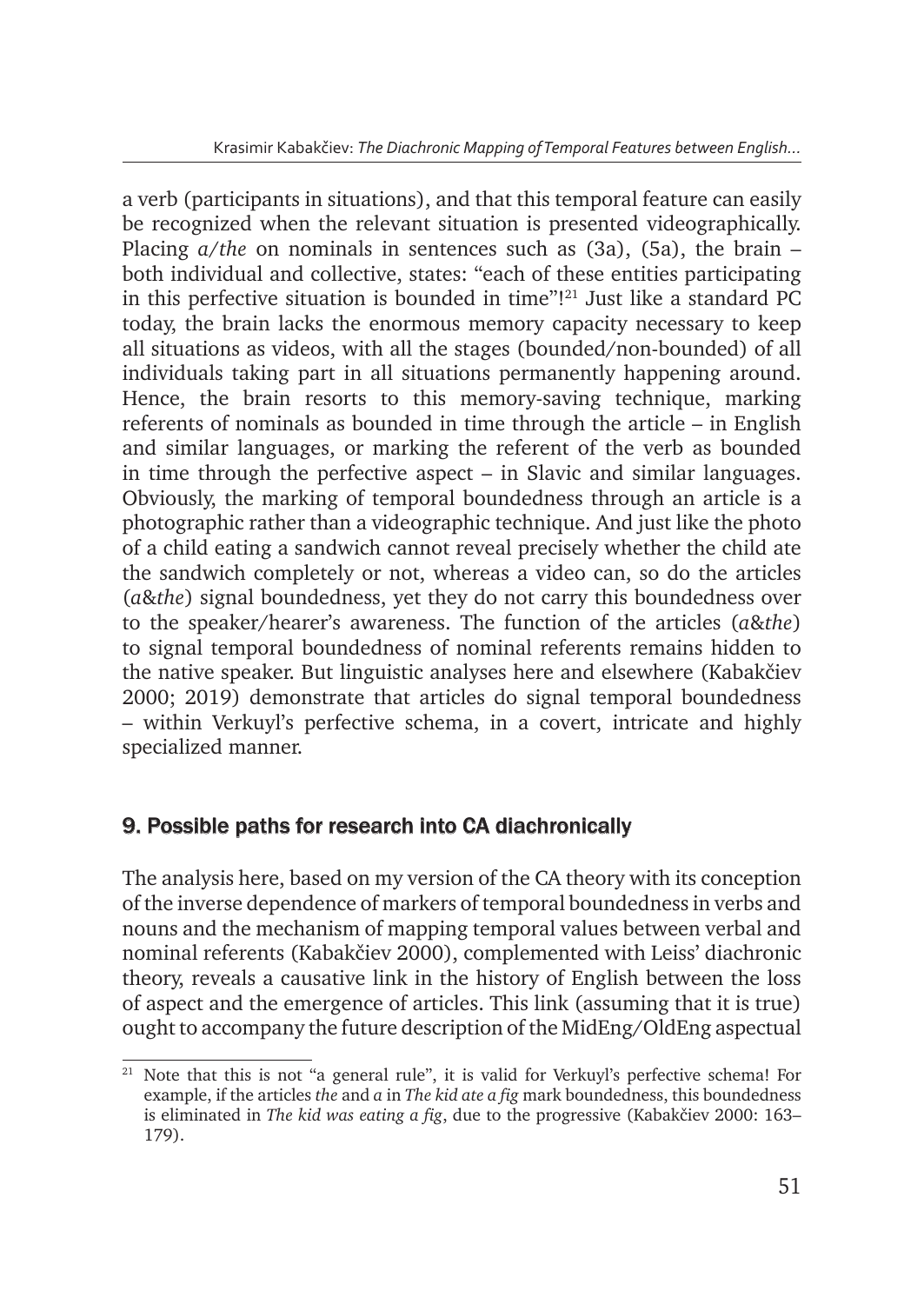system. Also, the view that every historical stage in a language displays an equilibrium between various aspectual devices, including peripheral ones, is here further corroborated with respect to article and aspect. But it must be complemented by future research into certain closely related spheres, especially case, and particularly the contrast between accusative and genitive-partitive, for which there are reasonable assumptions that it is intertwined with aspect.

Apart from the definite article (after its emergence), the *þa* determiner (adverb) and certain case markers, many other aspectual devices, less central, can be found in the different historical stages of English. One such device has been shown by Lavidas (2013): cognate constructions of the type *smile a smile*, *laugh a laugh*, etc. These were absent in OldEng and on the rise in MidEng. Similar constructions in ModEng, of the *have a look* type, are associated with perfectivity (Olsson 1961; Kabakčiev 2000: 211–215). It is precisely the mapping of boundedness from the nominal onto the verbal referent that clearly manifests the aspect connection of both groups of phrases. The absence of cognate constructions in OldEng is easily explained by the absence of an indefinite article in OldEng and its appearance in MidEng, but also with the diminishing presence of verbal perfectivity in OldEng and its final loss in MidEng. When grammatical devices in the verb (whether lexical or syntactic) for the denotation of perfectivity in a language diminish or disappear, as this happened in OldEng (loss of perfective verbs), it is logical for their absence to be compensated, and this can be effectuated in the domain of nominals. If/when the history of cognate constructions such as *smile a smile*, *laugh a laugh* etc. is fully revealed, this must also contribute to clarifying the history and role of the *have a look* type phrases – that play an even more significant part in the aspectual system of English.<sup>22</sup>

Another area of the OldEng aspectual system in need of a more precise description is the verbal lexicon with the changes occurring in it. Gelderen (2014: 104) describes the "re-analysis of verb meaning from object experiencer to subject experiencer" in the verb *fear* from the meaning 'to frighten' to the meaning 'to fear'. This is a change from telic to non-telic lexical meaning, hence from perfectivity to imperfectivity in a

<sup>22</sup> The mapping of boundedness from a nominal onto a verb in English (*John had a swim in the river*), as explained in Kabakčiev (2000: 212), is included in the *World Lexicon of Grammaticalization* (Kuteva et al. 2019: 343) as a device related to grammatical perfectivization.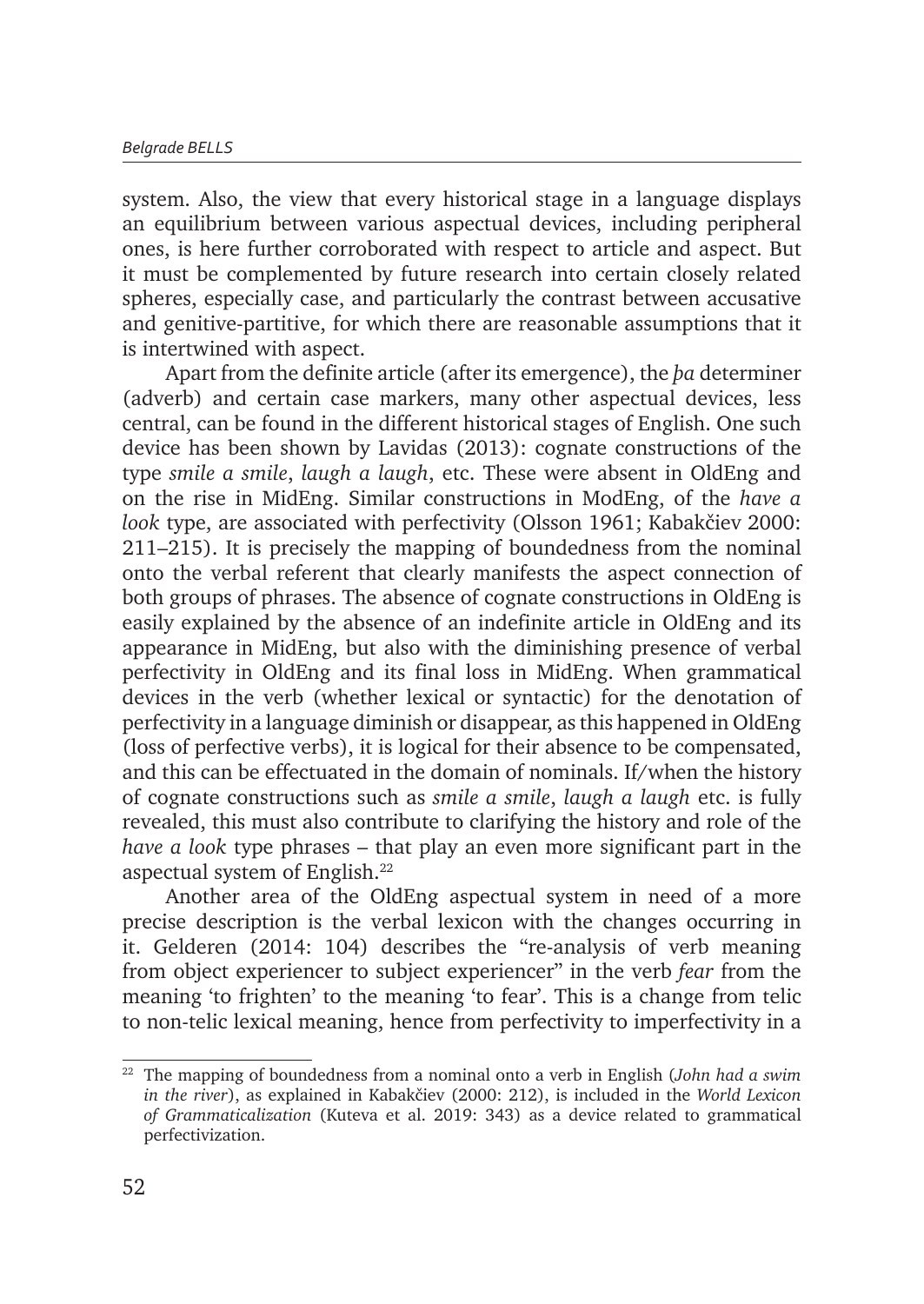sentence/clause. Recall that meanings of verbs as lexical items are a factor for explicating aspect within Verkuyl's schemata. It can be supposed that a certain portion of the OldEng verb lexicon underwent similar changes, that have to do with the aspect-article interdependence in synchronic and diachronic terms. Future research will reveal further the parameters of these changes.

## 10. Conclusion

The development from Proto-Indo-European through OldEng-MidEng to ModEng corroborates the idea of the inverse dependence of markers of boundedness (Kabakčiev 2000: 153–161) along the following lines. Proto-Indo-European featured a perfective-imperfective distinction in verbs. In most modern Indo-European languages the distinction was lost, while in some it was preserved. Where aspect was lost, articles gradually appeared, and today most modern Germanic languages feature a regular pattern of a definite and an indefinite article. All these facts are in consistence with what can be called the unified Leiss-Kabakčiev synchronic-diachronic theory of the aspect-article interplay (Leiss 2000; Kabakčiev 2000). To sum up, from the point of view of the continuum between VA and CA languages, where Proto-Indo-European and the Slavic languages occupy one end (VA), and most modern Germanic languages (English, German, Dutch, etc.) occupy the opposite end (CA), MidEng and OldEng can be defined as hybrid languages with their remnants of VA and simultaneously a CA system featuring no definite article in one stage and a gradual emergence of a definite article (and later an indefinite one) in following stages. It can easily be predicted that future research will reveal other features of the complex and highly intriguing system of aspect in the earlier stages of MidEng/OldEng, completely different from ModEng. But if grammarians and diachronic linguists continue to turn a blind eye to the regularities related to the articles – outlined here and initially discovered decades ago (Verkuyl 1972; Leiss 2000; Kabakčiev 1984; 2000), more years and decades may have to pass until it is finally recognized that the emergence of the definite article in MidEng/OldEng was a turning point in the history of English that occurred to fulfill the task of marking temporal boundedness on nominals, and thence perfectivity at the sentence/clause level. The definite and the indefinite article serve the explication of perfectivity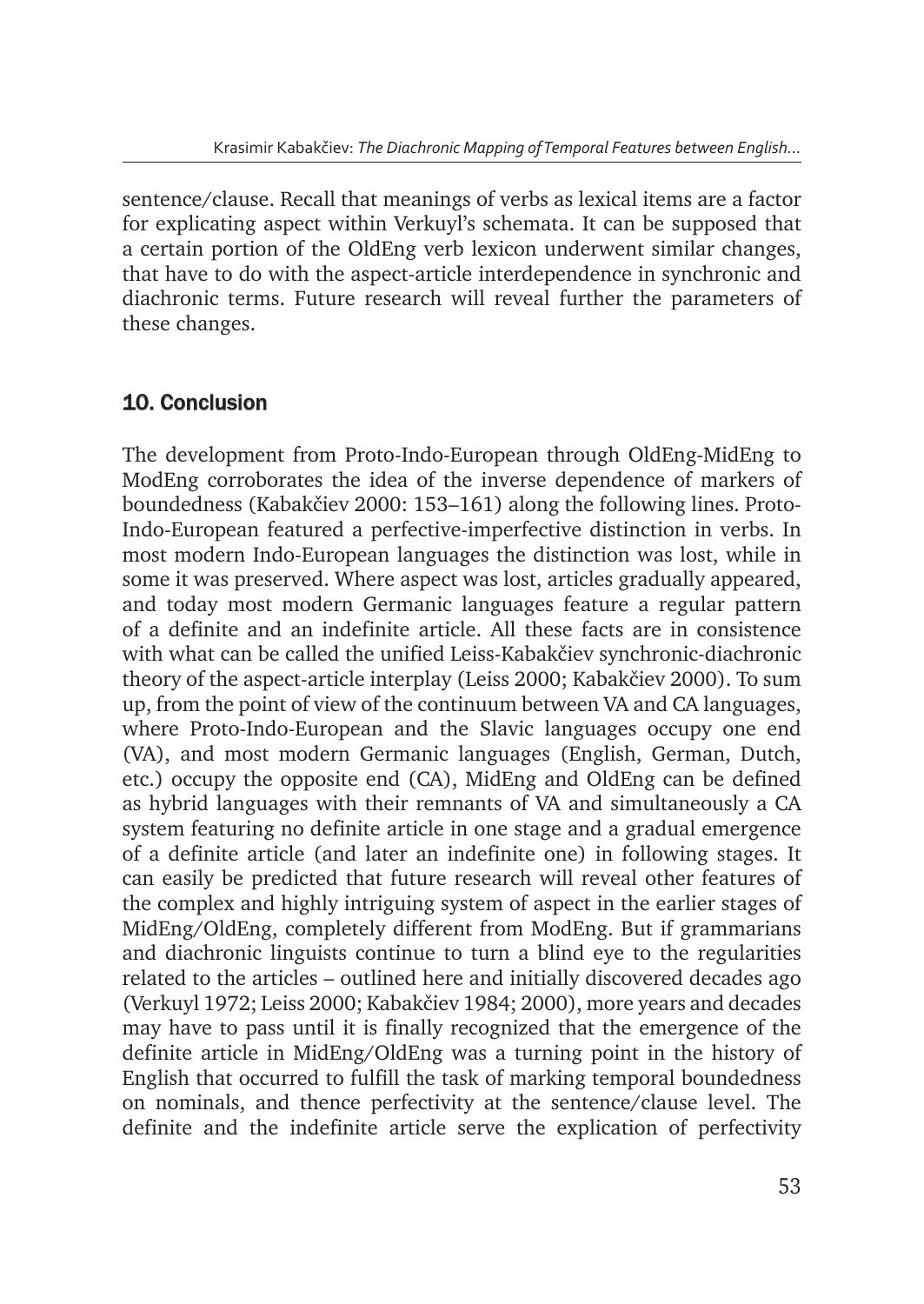in compositional terms in English: this is their true raison d'être. As for definiteness and indefiniteness, these are features of the articles that are also important, but less important and residual.

Acknowledgements. I would like to thank BELLS editors for their kind assistance and the reviewers for their notes and suggestions. I dedicate this paper to my mother Violeta Moskova, who passed away recently. She was an associate professor of Modern Russian, and I am most indebted to her for my never-ending curiosity and enthusiasm in linguistics.

## References

- Abraham, W. (1997). The Interdependence of Case, Aspect and Referentiality in the History of German: the Case of the Verbal Genitive. In: van Kemenade, A. and N. Vincent (eds.), *Parameters of Morphosyntactic Change*. Cambridge: Cambridge University Press, 29–61.
- Abraham, W. (2017). Definiteness Effects across Categories in German. In: Sonja Z., M. Werner, B. Meisnitzer (eds.) *Im Spiegel der Grammatik. Beiträge zur Theorie sprachlicher Kategorisierung*. Tübingen: Stauffenburg Verlag, 277-303.
- Abraham, W. and E. Leiss (2012). The Case Differential: Syntagmatic versus Paradigmatic Case – Its Status in Synchrony and Diachrony. *Transactions of the Philological Society*, Vol. 110(3). 316–341.
- Bauer, B. (2007). The Definite Article in Indo-European: Emergence of a New Grammatical Category? In: Elisabeth Stark, Elisabeth Leiss and Werner Abraham (eds.). *Nominal Determination. Typology, Context Constraints and Historical Emergence*. Amsterdam. John Benjamins, 103–140.
- Berezowski, L. (2011). *The Myth of the Zero Article*. London: Bloomsbury Publishing.
- Bulatović, V. (2013). Modern Theories of Aspect and Serbian EL2 Learners. *Belgrade English Language and Literature Studies*, Vol. V., 65-79.
- Bulatović V. (2019). Aspect Semantics and ESL Article Use. *International Review of Applied Linguistics in Language Teaching*. DOI: 10.1515/iral-2019-0016
- Bulatović V. (2020). Thinking for Speaking in the Right Aspect on Whether Modern English Grammars Can Do More. *Spanish Journal of Applied Linguistics*. 33(2): 384–415.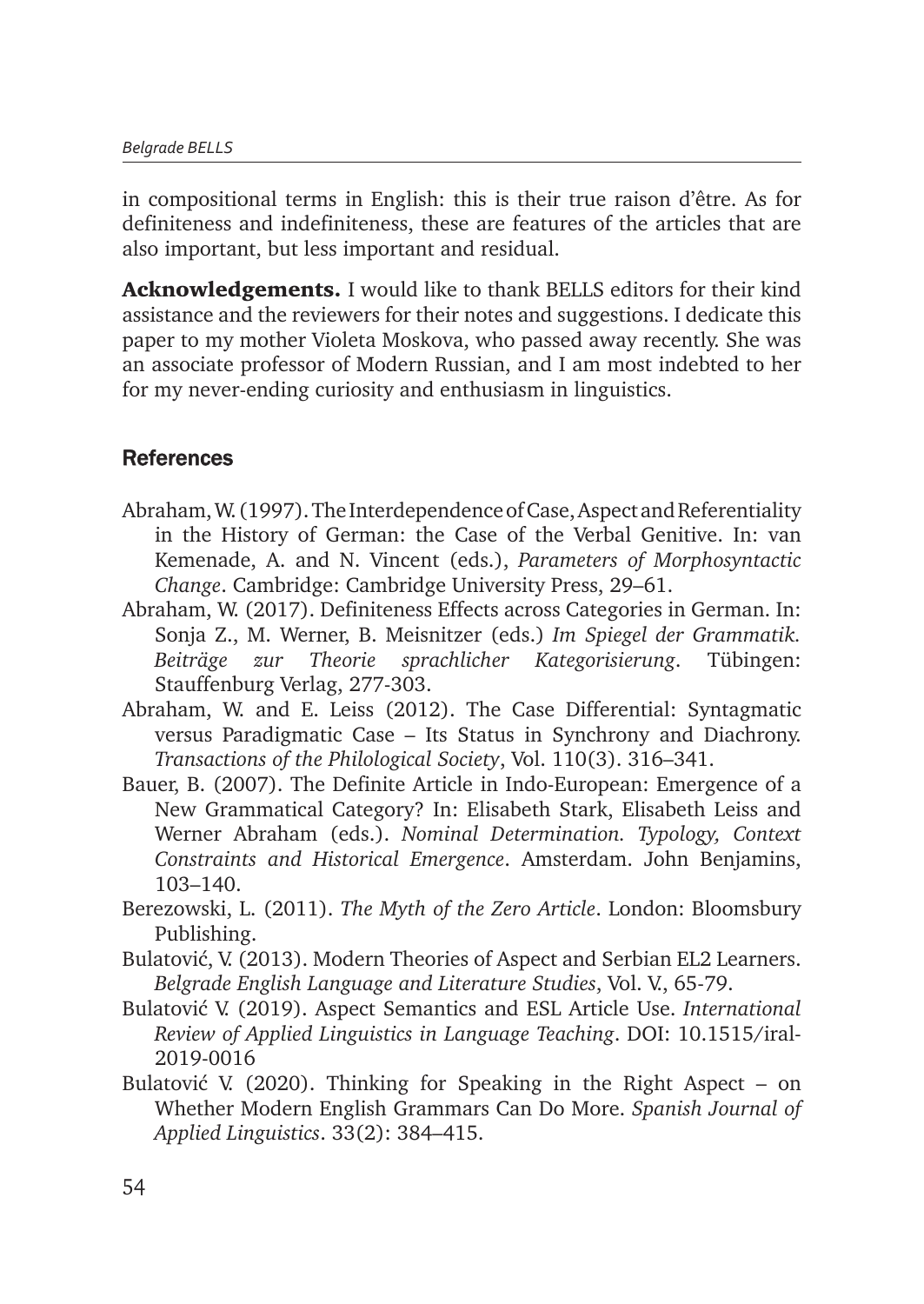- Carlson, G. N. (1977). *Reference to Kinds in English*. University of Massachusetts.
- Carter, R. and M. McCarthy (2006). *Cambridge Grammar of English, a Comprehensive Guide, Spoken and Written English Grammar and Usage*. Cambridge: Cambridge University Press.
- Czardybon, A. and J. Fleischhauer (2014). Definiteness and Perfectivity in Telic Incremental Theme Predications. In: Gerland, D., C. Horn, A. Latrouite and A. Ortmann (eds.). *Meaning and Grammar of Nouns and Verbs*. Düsseldorf: Düsseldorf University Press, 373–400.
- Declerck, R., S. Reed and B. Cappelle (2006). *The Grammar of the English Verb Phrase, Volume 1: The Grammar of the English Tense System, a Comprehensive Analysis*. Berlin/New York: Mouton de Gruyter.
- Downing, A. and P. Locke (2006). *English Grammar. A University Course*. London and New York: Routledge.
- Drobnak, F. (1994). The Old English Preverbal *ge* in the Light of the Theory of Language Change as Strengthening or Weakening. *Studia Anglica Posnaniensia* XXVIII, 123–141.
- Eastwood, J. (2006). *Oxford Practice Grammar*. Oxford: Oxford University Press.
- Enkvist, N. (1972). 'Old English Adverb *þa* an Action Marker?' *Neuphilologische Mitteilungen* 73, 90–96.
- Fenn, P. (2010). *A Student's Advanced Grammar of English*. Tübingen: Narr Francke Attempto Verlag.
- Fischer, S. (2005). Interplay between Reference and Aspect. In: Heusinger, K. von, G. A. Kaiser and E. Stark (eds.). *Proceedings of the Workshop "Specificity and the Evolution/Emergence of Nominal Determination Systems in Romance"*. Konstanz, 1-16.
- Fleischhauer, J. and A. Czardybon. (2016). The Role of Verbal Prefixes and Particles in Aspectual Composition. *Studies in Language* 40(1), 176–203.
- Gelderen, E. van (2007). The Definiteness Cycle in Germanic. *Journal of Germanic Linguistics* 19(4), 275-308.
- Gelderen, E. van. (2014). Changes in Psych-Verbs: a Reanalysis of Little v. *Catalan Journal of Linguistics*, Vol. 13, 99–122.
- Gelderen, E. van (2018). *The Diachrony of Verb Meaning: Aspect and Argument Structure*. New York/London: Routledge.
- Hawkins, J. (1978). *Definiteness and Indefiniteness*. Croom Helm. London.
- Heine, B. and T. Kuteva (2006). The Rise of Articles. *The Changing Languages of Europe*. Oxford: Oxford University Press, 97–139.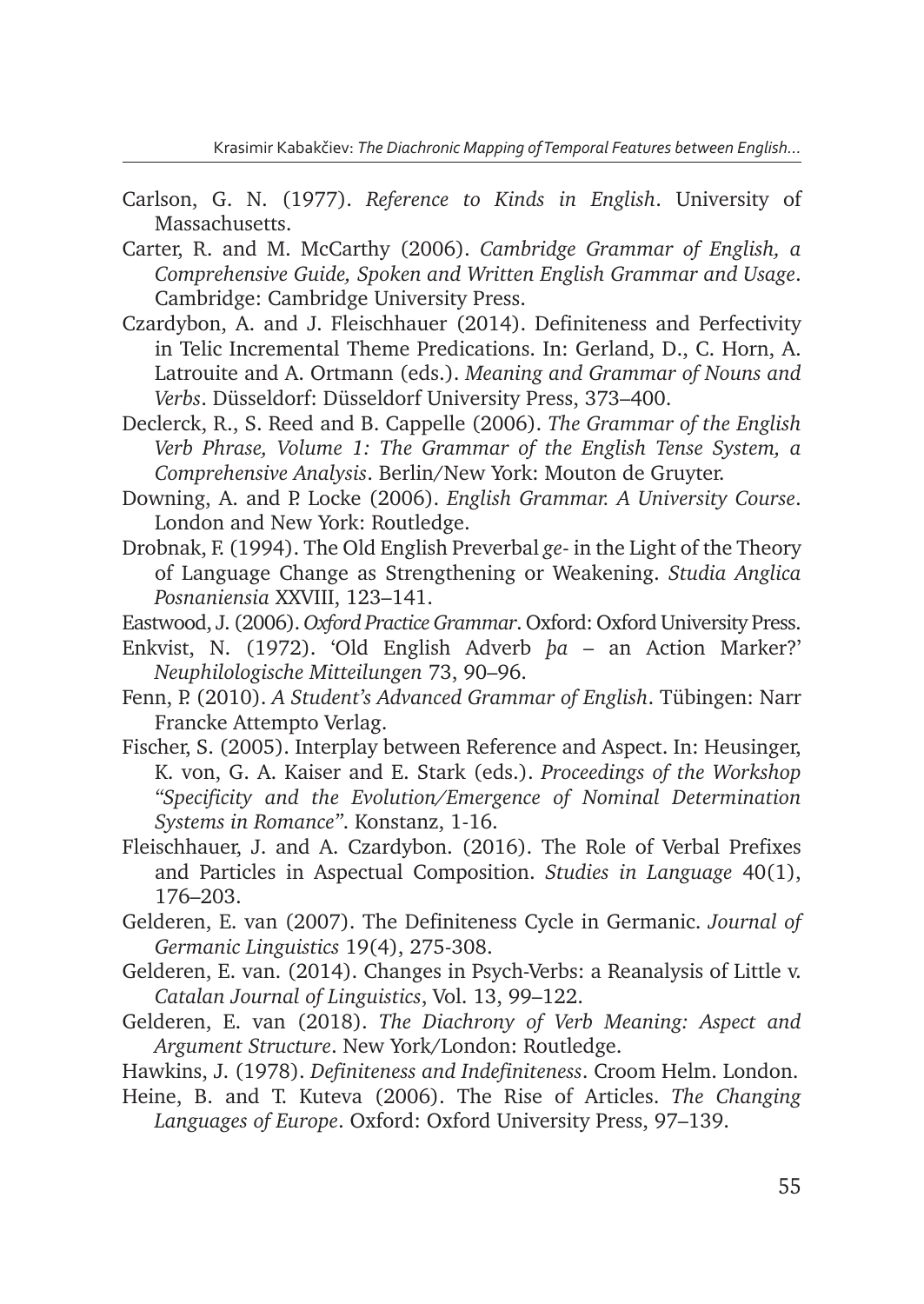Hewson, J. (1972). *Article and Noun in English*. The Hague/Paris: Mouton.

- Hogg, R. (2002). *An Introduction to Old English*. Edinburgh University Press. Edinburgh.
- Huddleston, R. and G. K. Pullum (2002). *The Cambridge Grammar of the English Language*. Cambridge: Cambridge University Press.
- Kabakčiev, K. (1984). The Article and the Aorist/Imperfect Distinction in Bulgarian: an Analysis Based on Cross-Language 'Aspect' Parallelisms. *Linguistics* 22, 643–672.
- Kabakčiev, K. (2000). *Aspect in English: a "Common-Sense" View of the Interplay between Verbal and Nominal Referents*. Dordrecht: Kluwer.
- Kabakčiev, K. (2017). *An English Grammar: Main Stumbling Blocks for Bulgarians Learning English*. Stuttgart: Mariana Kabakchiev Verlag.
- Kabakčiev, K. (2018). Response: Fleischhauer and Czardybon Evade the Burden of Proof. *Studies in Language* 42(4), 967–969.
- Kabakčiev, K. (2019). On the History of Compositional Aspect: Vicissitudes, Issues, Prospects. *Athens Journal of Philology* 6 (3), 201–224.
- Kuteva et al. (2019). Kuteva, T., B. Heine, B. Hong, H. Long, S. Rhee, H. Narrog. *World Lexicon of Grammaticalization*. Cambridge: Cambridge University Press.
- Langacker, R. (2008). *Cognitive Grammar: a Basic Introduction*. Oxford: Oxford University Press.
- Lavidas, N. (2013). Null and Cognate Objects and Changes in (In) transitivity. Evidence from the History of English. *Acta Linguistica Hungarica* Vol. 60(1), 69–106.
- Leiss, E. (2000). *Artikel und Aspekt. Die grammatischen Muster von Definitheit*. Berlin: de Gruyter.
- Lindemann, J. W. R. (1970). *Old English Preverbal* ge*-: Its Meaning*. Charlottesville. The University Press of Virginia.
- Lyons, C. (1999). *Definiteness*. Cambridge: Cambridge University Press.
- Macleod, M. (2012). *The Perfect in Old English and Old Saxon: the Synchronic and Diachronic Correspondence of Form and Meaning*. St. John's College dissertation.
- Młynarczyk, A. (2004). *Aspectual Pairing in Polish*. Utrecht: LOT.
- Mustanoja, T. (1960). *A Middle English Syntax*. Helsinki.
- Olsson, Y. (1961). *On the Syntax of the English Verb. With Special Reference to* Have a Look *and Similar Complex Structures*. Göteborg: Elanders Boktryckeri Aktiebolag.